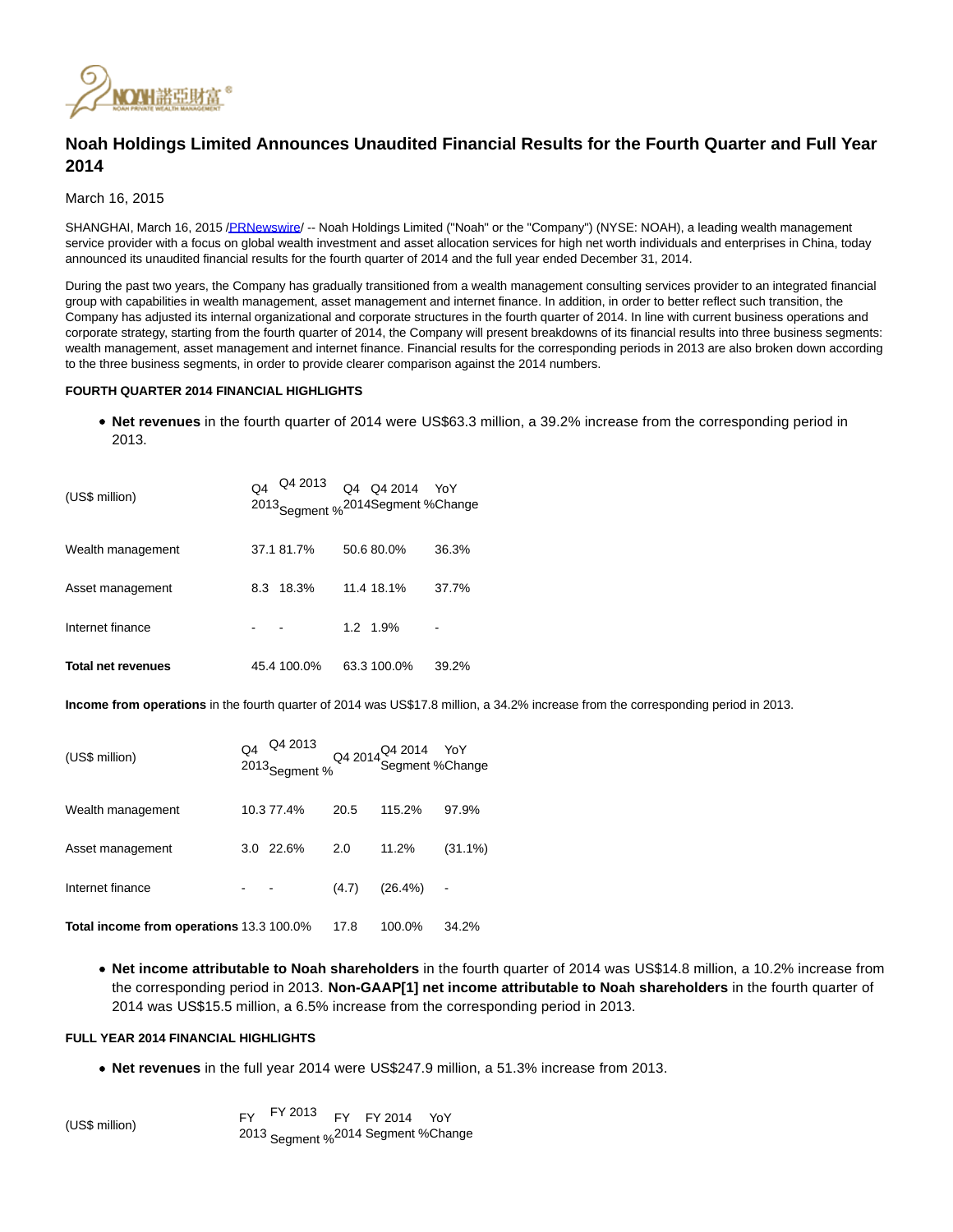| Wealth management         | 141.086.0%  | 185.875.0%  | 31.8%  |
|---------------------------|-------------|-------------|--------|
| Asset management          | 22.8 14.0%  | 59.3 23.9%  | 160.2% |
| Internet finance          |             | $2.7$ 1.1%  | ٠      |
| <b>Total net revenues</b> | 163.8100.0% | 247.9100.0% | 51.3%  |

**Income from operations** in the full year 2014 was US\$89.7 million, a 48.1% increase from 2013.

| (US\$ million)                           |     |           |      | FY 2013 FY FY 2014 YoY<br>2013 Segment % 2014 Segment % Change |        |
|------------------------------------------|-----|-----------|------|----------------------------------------------------------------|--------|
| Wealth management                        |     | 51.785.3% |      | 72.2 80.5%                                                     | 39.6%  |
| Asset management                         | 8.9 | 14.7%     |      | 27.7 30.9%                                                     | 211.8% |
| Internet finance                         |     |           |      | $(10.2)(11.4\%)$ -                                             |        |
| Total income from operations 60.6 100.0% |     |           | 89.7 | 100.0%                                                         | 48.1%  |

**Net income attributable to Noah shareholders** in the full year 2014 was US\$72.4 million, a 40.8% increase from 2013. **Non-GAAP net income attributable to Noah shareholders** in the full year 2014 was US\$77.7 million, a 37.1% increase from 2013.

## **FOURTH QUARTER 2014 AND FULL YEAR 2014 OPERATIONAL UPDATES**

#### **Wealth Management Business**

Through its wealth management business, the Company provides global wealth investment and asset allocation services to high net worth individuals and enterprises in China.

- **Total number of registered clients** as of December 31, 2014 increased by 31.9% year-over-year to 70,557; this figure includes 67,724 registered individual clients, 2,714 registered enterprise clients and 119 wholesale clients that have entered into cooperation agreements with the Company.
- **Total number of active clients[2]** during the fourth quarter of 2014 was 3,529, a 20.6% increase from the corresponding period in 2013. **The aggregate value of wealth management products distributed by the Company** during the fourth quarter of 2014 was US\$1.9 billion (approximately RMB11.8 billion)[3], a 4.0% increase from the corresponding period in 2013. Of this aggregate value, fixed income products accounted for 63.2%, private equity fund products accounted for 19.2%, and other products, including mutual fund products, private securities investment funds, equity linked products and insurance products, accounted for 17.6%. **The average transaction value per client[4]** in the fourth quarter of 2014 was US\$0.5 million (approximately RMB3.4 million), a 13.8% decrease from the corresponding period in 2013 due to a change of product mix.
- **Total number of active clients** for the full year 2014 was 9,010, a 39.8% increase from 2013. **The aggregate value of wealth management products distributed by the Company** in the full year 2014 was US\$10.3 billion (approximately RMB63.4 billion), a 42.4% increase from 2013. Of this aggregate value, fixed income products accounted for 63.5%, private equity fund products accounted for 18.9%, and other products, including mutual fund products, private securities investment funds, equity linked products and insurance products, accounted for 17.6%. **The average transaction value per client** for the wealth management business for the full year 2014 was US\$1.1 million (approximately RMB7.0 million), a 2.0% increase from 2013.
- **Coverage network** as of December 31, 2014 included 94 branches and sub-branches covering 63 cities, up from 91 branches and sub-branch offices covering 60 cities as of September 30, 2014. **The number of relationship managers** was 779 as of December 31, 2014, up from 569 as of December 31, 2013 and 775 as of September 30, 2014.

#### **Asset Management Business**

The Company's asset management business focuses on managing and developing financial products, mainly including fund of funds in private equity, real estate, hedge funds, credit products and family office business denominated in both Renminbi and U.S. dollars.

**Total assets under management** as of December 31, 2014 were US\$8.1 billion (approximately RMB49.7 billion), a 62%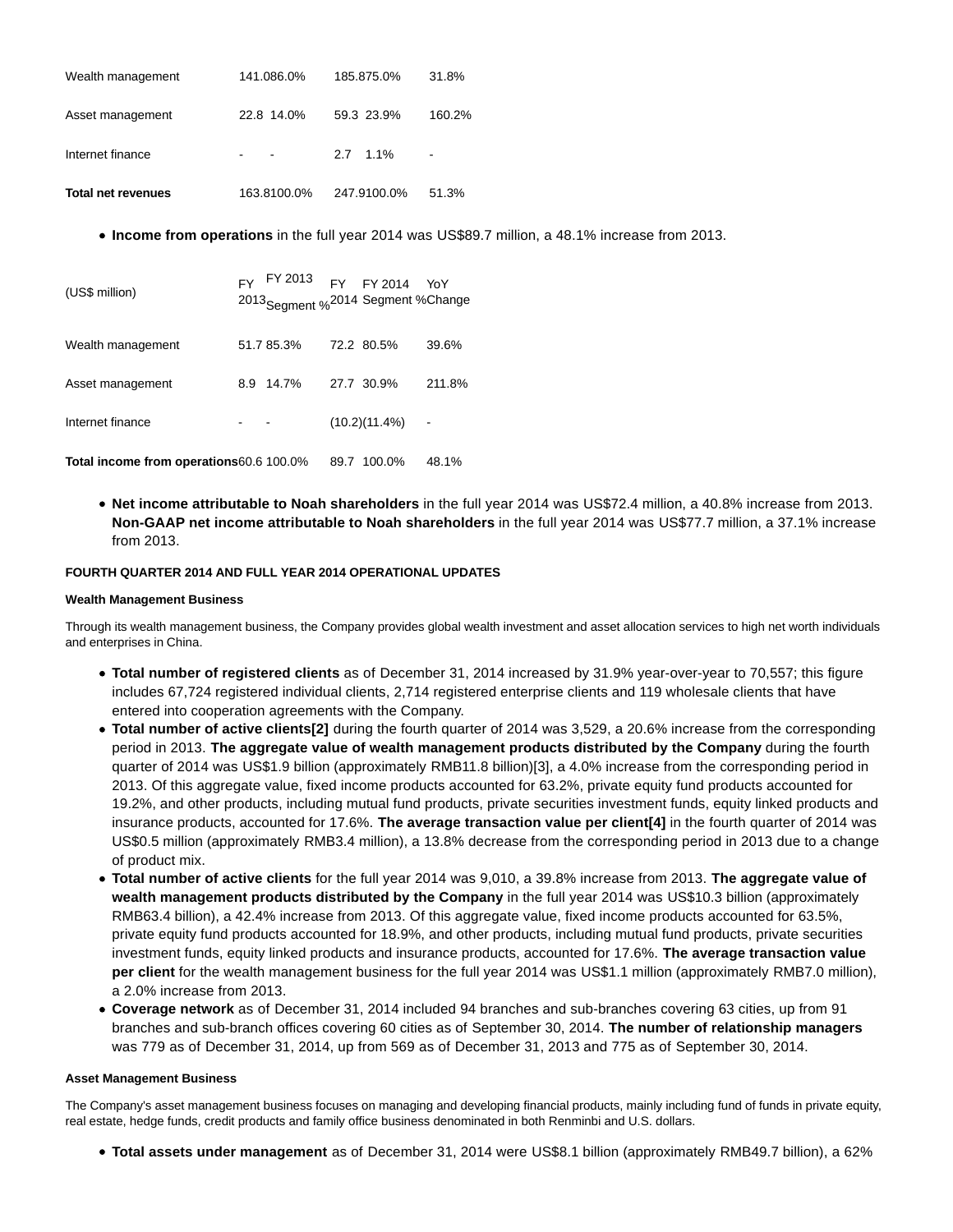increase from the end of 2013. Of this aggregate value, real estate funds and real estate fund of funds accounted for 62% compared to 77% as of the end of 2013, private equity fund of funds accounted for 21% compared to 13% as of the end of 2013, and secondary market equity fund of funds and other fixed income fund of funds accounted for 17% compared to 10% as of the end of 2013**.**

### **Internet Finance Business**

Through its internet finance business, the Company provides financial product and services to white-collar professionals in China through a self-developed internet financial platform.

**The aggregate value of wealth management products distributed by the Company through its internet platform** for the full year 2014 was US\$227.7 million (approximately RMB1.4 billion). **Total number of enterprise clients** as of December 31, 2014 was 205.

"We are pleased to deliver robust growth in the fourth quarter and exceed our guidance with non-GAAP net income of US\$77.7 million for the full year," said Ms. Jingbo Wang, Co-founder, Chairwoman of the Board of Directors and Chief Executive Officer. "In 2014, we continued to diversify our offerings in three core business lines and across asset classes. We also remained committed to developing proprietary products and services to meet our clients' evolving needs as we expanded into overseas asset management and internet finance. With our leading network of relationship managers, diversified product portfolio, and loyal and rapidly growing client base, we are confident that Noah is well-positioned to benefit from the huge potential of the wealth and asset management sectors in China," Ms. Wang added.

Mr. Kenny Lam, President of Noah, said, "Looking to 2015, with the continued strength from our established wealth management and asset management businesses as well as rapid growth from our internet finance business, we are establishing a world class platform to provide our clients with integrated financial products and services. We believe our strategic focus on enhancing our operational efficiency and capabilities, developing new growth drivers and strengthening our talent pool and brand positioning will support our sustainable development over the long term."

### **FOURTH QUARTER 2014 FINANCIAL RESULTS**

#### **Net Revenues**

**Net revenues** for the fourth quarter of 2014 were US\$63.3 million, a 39.2% increase from the corresponding period in 2013, due to increases in both one-time commission revenues and recurring service fees for the fourth quarter of 2014.

- **For the wealth management business**, **net revenues from one-time commissions** for the fourth quarter of 2014 were US\$26.3 million, a 45.9% increase from the corresponding period in 2013, primarily due to an increase in transaction value and average commission rate. **Net revenues from recurring service fees** for the fourth quarter of 2014 were US\$22.4 million, a 28.5% increase from the corresponding period in 2013, mainly due to the cumulative effect of private equity funds previously distributed by the Company.
- **For the asset management business, net revenues from one-time commissions** for the fourth quarter of 2014 were nil compare to US\$0.6 million in the corresponding period in 2013. **Net revenues from recurring service fees** for the fourth quarter of 2014 were US\$11.0 million, a 38.1% increase from the corresponding period in 2013, mainly due to the increase in assets under management by the Company since the second half of 2012. **Net revenues from other service fees** for the fourth quarter of 2014 were US\$0.5 million, which mainly include performance-based income. We received and recognized performance-based income for the first time in 2014.
- **Net revenues from the internet finance business** for the fourth quarter of 2014 were US\$1.2 million, presented as other service fees.

### **Operating cost and expenses**

**Operating cost and expenses** for the fourth quarter of 2014, including compensation and benefits, selling expenses, G&A expenses, other operating expenses and government subsidies, were US\$45.4 million, a 41.3% increase from the corresponding period in 2013.

- **Operating cost and expenses of the wealth management business** for the fourth quarter of 2014 were US\$30.2 million, a 12.5% increase from the corresponding period in 2013. As part of the new segmentation, compensation and benefits are reclassified from each line items of operating cost and expenses to be presented as a separate line item. Comparable data of prior periods have also been adjusted accordingly. **For the wealth management business:**
	- **Compensation and benefits**, which mainly include compensation of relationship managers and back-office employees, were US\$23.7 million, a 45.5% increase from the corresponding period in 2013. In the fourth quarter of 2014, relationship manager compensation increased by 49.3% year-over-year, which is in line with the net increase in one-time commission income compared with the same period in the prior year. The increase in other compensation was mainly due to the expansion of the Company's back-office departments.
	- **Selling expenses** for the fourth quarter of 2014 were US\$7.8 million, a 47.4% increase from the corresponding period in 2013, primarily due to increased expenses in general marketing activities and professional consulting fees.
	- **G&A expenses** for the fourth quarter of 2014 were US\$4.5 million, an 11.5% decrease from the corresponding period in 2013, resulting from decreases in consulting fees related to the wealth management business.
	- **Other operating expenses** mainly included costs incurred directly in relation to our revenues. Other operating expenses for the fourth quarter of 2014 were US\$1.4 million, representing an increase of US\$1.3 million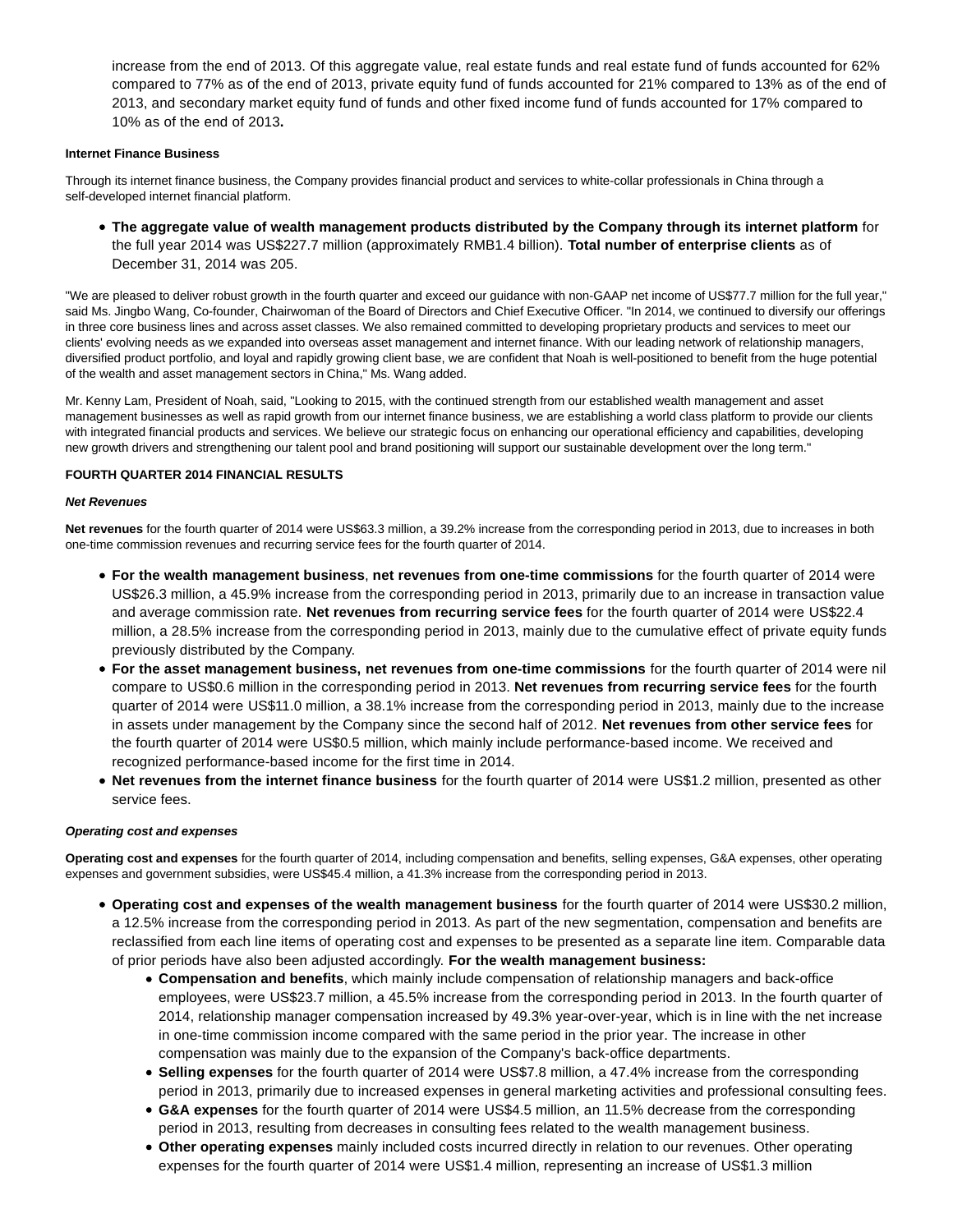year-over-year. The increase was mainly due to the expansion of our other businesses including insurance and education, as well as the increase in bank charges in connection with the increased transaction volume through our mutual fund distribution channel.

- **Government subsidies** represent cash subsidies received in the PRC from local governments for general corporate purposes. Government subsidies for the fourth quarter of 2014 were US\$7.2 million, a significant increase from the corresponding period in 2013.
- **Operating cost and expenses of the asset management business** for the fourth quarter of 2014 were US\$9.4 million, a
	- 75.6% increase from the corresponding period in 2013. **For the asset management business:**
		- **Compensation and benefits** mainly include compensation of fund managers and back-office employees. Compensation and benefits for the fourth quarter of 2014 were US\$4.9 million, a 66.7% increase from the corresponding period in 2013, in line with the increase in headcount to manage an increased volume of funds.
		- **Selling expenses** for the fourth quarter of 2014 were US\$0.5 million, US\$0.3 million less compared with the corresponding period in 2013.
		- **G&A expenses** for the fourth quarter of 2014 were US\$4.6 million, a 177.0% increase from the corresponding period in 2013, mainly driven by increased consultant expenses incurred in relation to the corporate strategy of segmentation and costs associated with the newly rented office building for our asset management business.
- **Operating cost and expenses of the internet finance business** for the fourth quarter of 2014 were US\$5.9 million, which mainly included compensation and benefits of US\$3.9 million, selling expenses of US\$0.3 million, G&A expenses of US\$1.2 million and other operating expenses of US\$0.4 million. These represent our expenses in human resources, marketing, internet infrastructures and other expenses incurred in promoting our internet finance business.

## **Operating Margin**

**Operating margin** for the fourth quarter of 2014 was 28.2%, as compared to 29.2% for the corresponding period in 2013.

- **Operating margin of the wealth management business** for the fourth quarter of 2014 was 40.4%, compared to 27.8% for the corresponding period in 2013. The increase was mainly due to higher level of government subsidies the Company received in the fourth quarter of 2014 compared with the corresponding period in 2013.
- **Operating margin of the asset management business** for the fourth quarter of 2014 was 17.8%, compared to 35.5% for the corresponding period in 2013. The decrease in operating margin year-over-year for the fourth quarter of 2014 was mainly attributable to increased consultant expenses incurred in relation to the corporate strategy of segmentation and the costs associated with the newly rented office building for our asset management business.
- **Operating loss of the internet finance business** for the fourth quarter of 2014 was US\$4.5 million. The Company began to operate its internet finance business in the second quarter of 2014.

## **Income Tax Expenses**

**Income tax expenses** for the fourth quarter of 2014 were US\$5.4 million, a 169.8% increase from the corresponding period in 2013. The year-over-year increase for the fourth quarter of 2014 was primarily attributable to the lower income tax expenses in the fourth quarter of 2013 due to the utilization of net operating loss carried over from prior years.

### **Net Income**

**Net income attributable to Noah shareholders** for the fourth quarter of 2014 was US\$14.8 million, a 10.2% increase from the corresponding period in 2013. **Net margin** for the fourth quarter of 2014 was 23.6%, as compared to 30.7% for the corresponding period in 2013. **Net income per basic and diluted ADS** for the fourth quarter of 2014 were both US\$0.26, as compared to US\$0.24 for the corresponding period in 2013.

**Non-GAAP net income attributable to Noah shareholders** for the fourth quarter of 2014 was US\$15.5 million, a 6.5% increase from the corresponding period in 2013. **Non-GAAP net margin** for the fourth quarter of 2014 was 24.5%, as compared to 32.0% for the corresponding period in 2013. **Non-GAAP net income per diluted ADS** for the fourth quarter of 2014 was US\$0.27, as compared to US\$0.26 for the corresponding period in 2013.

### **FULL YEAR 2014 FINANCIAL RESULTS**

### **Net Revenues**

**Net revenues** for the full year 2014 were US\$247.9 million, a 51.3% increase from 2013, due to increases in both one-time commission revenues and recurring service fees for the full year 2014.

- **For the wealth management business**, **net revenues from one-time commissions** for the full year 2014 were US\$92.8 million, a 25.4% increase from 2013, primarily due to an increase in transaction value and average commission rate. **Net revenues from recurring service fees** for the full year 2014 were US\$89.7 million, a 44.0% increase from 2013**,** mainly due to the cumulative effect of private equity funds previously distributed by the Company.
- **For the asset management business, net revenues from one-time commissions** for the full year 2014 were nil compare to US\$0.6 million in 2013. **Net revenues from recurring service fees** for the full year 2014 were US\$45.3 million, a 112.7% increase from 2013. The year-over-year increase for the full year 2014 was mainly due to the increase in assets under management by the Company since the second half of 2012. **Net revenues from other service fees** for the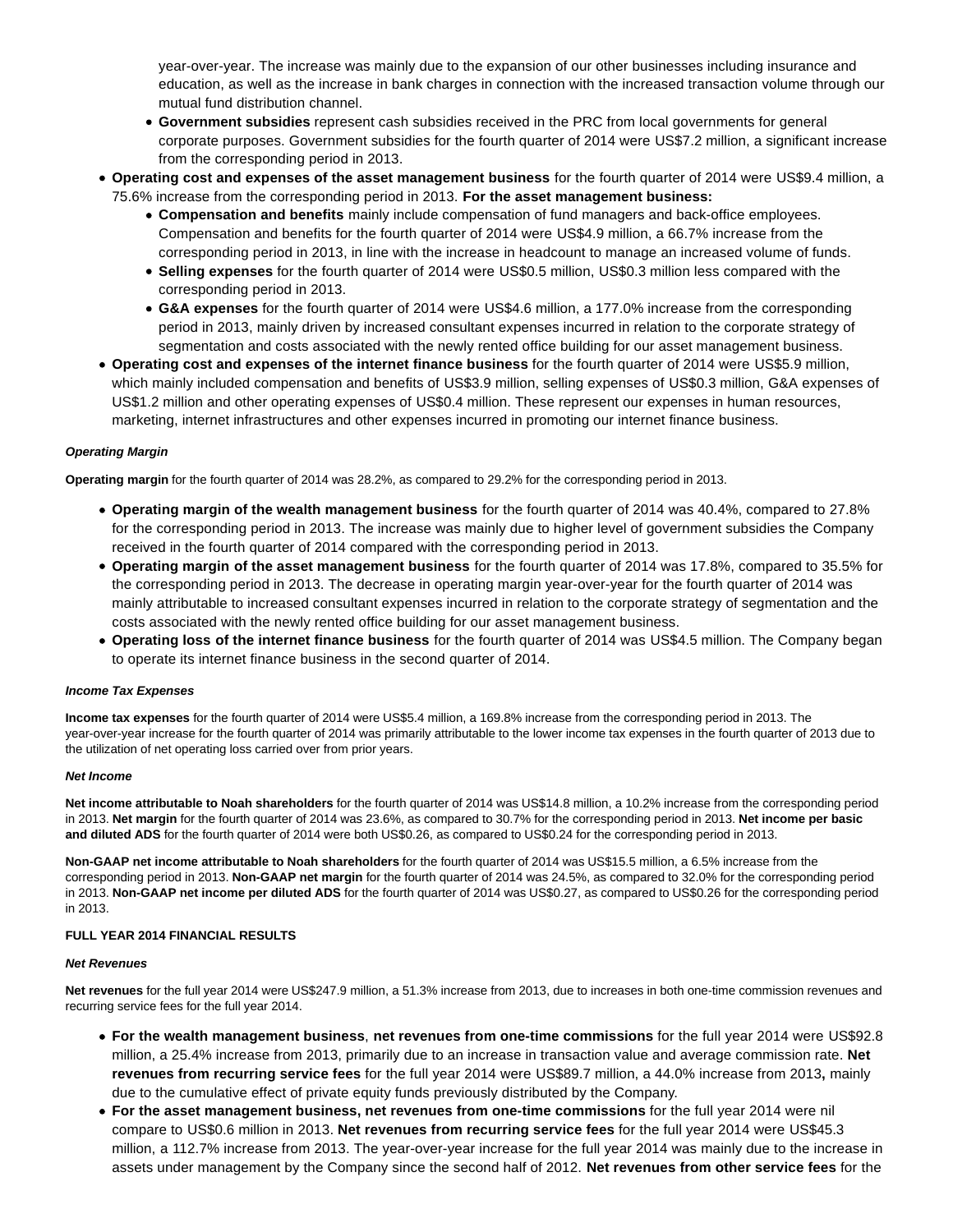full year 2014 were US\$14.0 million, which mainly include performance-based income. We received and recognized performance-based income for the first time in 2014.

**Net revenues from the internet finance business** for the full year 2014 were US\$2.7 million compared with nil in 2013, as the Company launched its internet finance business in the second quarter of 2014.

**Operating cost and expenses** for the full year 2014 were US\$158.2 million, a 53.3% increase from 2013.

- **Operating cost and expenses of the wealth management business** for the full year 2014 were US\$113.7 million, a 27.3% increase from 2013. **For the wealth management business:**
	- **Compensation and benefits** in the full year 2014 were US\$86.7 million, including compensation of relationship managers of US\$51.8 million and compensation of back-office employees of US\$34.9 million. Total compensation and benefits increased by 34.5% year-over-year, which is in line with the increase in revenues from the wealth management business.
	- **Selling expenses** for the full year 2014 were US\$22.0 million, a 45.2% increase from 2013, primarily due to increased expenses in general marketing activities, rental expenses and client related service fees.
	- **G&A expenses** for the full year 2014 were US\$12.1million, a 13.7% decrease from the corresponding period in 2013, resulting from decreases in consulting fees related to the wealth management business.
	- **Other operating expenses** for the full year 2014 were US\$3.8 million, representing an increase of US\$3.1 million year-over-year. The significant increase was mainly due to the expansion of our other businesses, including insurance and education, as well as the increase in bank charges in connection with the increased transaction volume through our mutual fund distribution channel.
	- **Government subsidies** for the full year 2014 were US\$10.9 million, a 119.0% increase from 2013, due to the subsidies received from certain local governments in the PRC in relation to the increased amount of investments the Company made and taxable income it generated in certain local districts.
- **Operating cost and expenses of the asset management business** for the full year 2014 were US\$31.6 million, a 127.4% increase from 2013. **For the asset management business:**
	- **Compensation and benefits** for the full year 2014 were US\$23.9 million, a 177.3% increase from the corresponding period in 2013, driven by the increased volume of funds under management.
	- **Selling expenses** for the full year 2014 were US\$1.6 million, a 2.7% increase from 2013.
	- **G&A expenses** for the full year 2014 were US\$9.8 million, a 140.9% increase from 2013, mainly driven by increased expenses incurred to build back-office departments, consultant expenses incurred related the corporate strategy of segmentation and costs of the newly rented office building for our asset management business.
- **Operating cost and expenses of the internet finance business** for the full year 2014 were US\$12.9 million, which mainly include compensation and benefits of US\$9.1 million, selling expenses of US\$0.4 million, G&A expenses of US\$2.7 million and other operating expenses of US\$0.8 million.

## **Operating Margin**

**Operating margin** for the full year 2014 was 36.2%, as compared to 37.0% for 2013. The year-over-year decreases for the fourth quarter of 2014 and the full year 2014 were mainly attributable to our continuing investment in our internet finance business.

- **Operating margin of the wealth management business** for the full year 2014 was 38.8%, as compared to 36.7% for 2013.
- **Operating margin of the asset management business** for the full year 2014 was 46.7%, as compared to 38.9% for 2013.
- **Operating loss of the internet finance business** for the full year 2014 was US\$10.2 million.

### **Income Tax Expenses**

**Income tax expenses** for the full year 2014 were US\$24.5 million, a 50.8% increase from US\$16.3 million in 2013, primarily due to an increase in taxable income.

### **Net Income**

**Net income attributable to Noah shareholders** for the year 2014 was US\$72.4 million, a 40.8% increase from 2013. **Net margin** for the year 2014 was 30.3%, as compared to 32.4% for 2013. **Net income per basic and diluted ADS** for the year 2014 were US\$1.30 and US\$1.28, respectively, as compared to US\$0.94 and US\$0.92 for 2013.

**Non-GAAP net income attributable to Noah shareholders** for the year 2014 was US\$77.7 million, a 37.1% increase from 2013. **Non-GAAP net margin** for the year 2014 was 31.3%, as compared to 34.6% for 2013. **Non-GAAP net income per diluted ADS** for the year 2014 was US\$1.38, as compared to US\$1.01 for 2013.

## **Balance Sheet and Cash Flow**

As of December 31, 2014, the Company had US\$282.1 million in cash and cash equivalents, an increase of US\$23.6 million from US\$258.5 million as of September 30, 2014, and an increase of US\$86.0 million from US\$196.1 million as of December 31, 2013. In the fourth quarter of 2014, the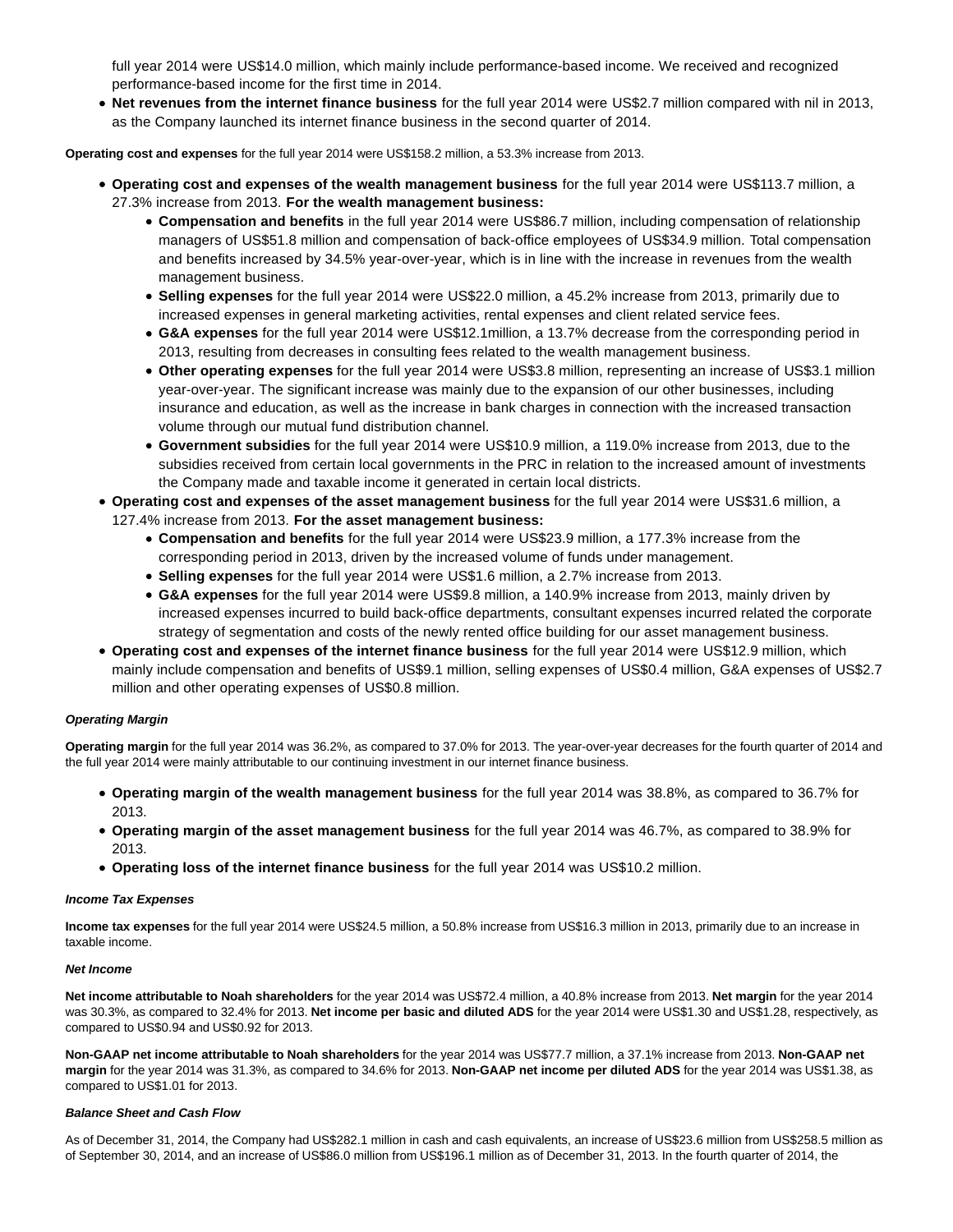Company generated US\$39.8 million from its operating activities and used a net US\$14.6 million in investing activities, mostly related to investment in affiliates. The Company generated US\$95.1 million from its operating activities, used a net US\$14.8 million in its investing activities, and generated a net US\$9.7 million from its financing activities for the full year 2014.

### **2015 FORECAST**

The Company estimates that non-GAAP net income attributable to Noah shareholders for the full year 2015 is expected to be in the range of US\$90.0 million to US\$95.0 million, representing a year-over-year increase in the range of 15.9% to 22.3%. This estimate reflects management's current business outlook and is subject to change.

#### **CONFERENCE CALL**

Senior management will host a conference call on Monday, March 16, 2015 at 8:00 pm (Eastern) / 5:00 pm (Pacific) / 8:00 am (Hong Kong, Tuesday, March 17, 2015) to discuss its fourth quarter and full year 2014 unaudited financial results and recent business activities. The conference call may be accessed by calling the following numbers:

|           | <b>Toll Free</b>              |
|-----------|-------------------------------|
|           | United States +1-888-346-8982 |
| China     | 4001-201203                   |
| Hong Kong | 800-90-5945                   |
|           | Toll                          |
|           | International +1-412-902-4272 |
|           |                               |

Conference ID #Noah Holdings Limited Call

A telephone replay will be available one hour after the call until March 23, 2015 at +1-877-344-7529 (US Local Toll) or +1-412-317-0088 (International). Conference ID # 10061711.

A live webcast of the conference call and replay will be available in the investor relations section of the Company's website a[t http://ir.noahwm.com.](http://ir.noahwm.com/)

#### **DISCUSSION OF NON-GAAP FINANCIAL MEASURES:**

In addition to disclosing financial results prepared in accordance with U.S. GAAP, the Company's earnings release contains non-GAAP financial measures that exclude the effects of all forms of share-based compensation. The reconciliation of these non-GAAP financial measures to the nearest GAAP measures is set forth in the table captioned "Reconciliation of GAAP to Non-GAAP Results" below.

The non-GAAP financial measures disclosed by the Company should not be considered a substitute for financial measures prepared in accordance with U.S. GAAP. The financial results reported in accordance with U.S. GAAP and reconciliation of GAAP to non-GAAP results should be carefully evaluated. The non-GAAP financial measure used by the Company may be prepared differently from and, therefore, may not be comparable to similarly titled measures used by other companies.

When evaluating the Company's operating performance in the periods presented, management reviewed non-GAAP net income results reflecting adjustments to exclude the impacts of share-based compensation to supplement U.S. GAAP financial data. As such, the Company believes that the presentation of the non-GAAP net income, non-GAAP income per diluted ADS and non-GAAP net margin provides important supplemental information to investors regarding financial and business trends relating to the Company's financial condition and results of operations in a manner consistent with that used by management. Pursuant to U.S. GAAP, the Company recognized significant amounts of expenses for the restricted shares and share options in the periods presented. To make financial results comparable period by period, the Company utilized the non-GAAP financial results to better understand its historical business operations.

#### **ABOUT NOAH HOLDINGS LIMITED**

Founded in 2005, Noah Holdings Limited (NYSE: NOAH) is a leading wealth management service provider with a focus on global wealth investment and asset allocation services for high net worth individuals and enterprises in China. Noah distributed US\$10.3 billion of wealth management products in 2014 and had a total of US\$8.1 billion of assets under management as of December 31, 2014.

Noah distributes a wide array of wealth management products including fixed income products, private equity funds, mutual funds and insurance products. Noah also manages private equity funds, real estate funds, hedge funds, and other assets through Gopher Asset Management. In addition, in the second quarter of 2014, the Company launched a self-developed internet finance platform to provide financial products and services to whitecollar professionals in China. Noah delivers customized financial solutions to clients through a network of 779 relationship managers across 94 branches and sub-branches in 63 cities in China, and serves the international investment needs of its clients through a wholly-owned subsidiary in Hong Kong. The Company's wealth management business had 70,557 registered clients as of December 31, 2014 and 9,010 active clients in 2014.

Noah has won numerous awards including Hurun Report's Popular Independent Wealth Management Institution award in 2013 and 2014, Forbes' Best Potential Business in China award in 2015, Deloitte's Technology Fast 500 Asia Pacific award in 2013, and STCN's Best Third Party Wealth Management Company award in 2014.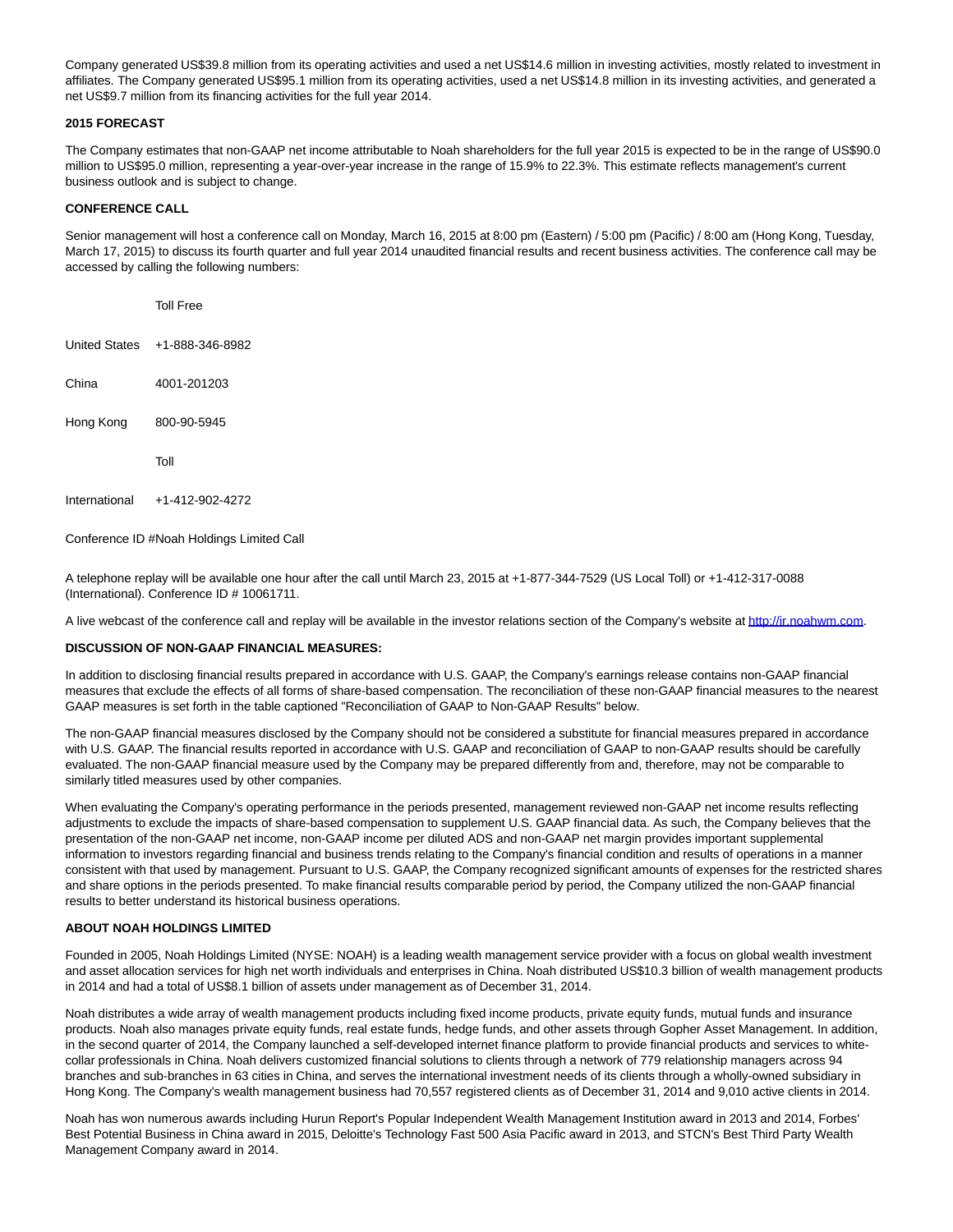For more information please visit Noah at [http://www.noahwm.com.](http://www.noahwm.com/)

### **SAFE HARBOR STATEMENT**

This announcement contains forward-looking statements. These statements are made under the "safe harbor" provisions of the U.S. Private Securities Litigation Reform Act of 1995. These forward-looking statements can be identified by terminology such as "will," "expects," "anticipates," "future," "intends," "plans," "believes," "estimates," "confident" and similar statements. Among other things, the outlook for 2015 and quotations from management in this announcement, as well as Noah's strategic and operational plans, contain forward-looking statements. Noah may also make written or oral forward-looking statements in its periodic reports to the U.S. Securities and Exchange Commission, in its annual report to shareholders, in press releases and other written materials and in oral statements made by its officers, directors or employees to third parties. Statements that are not historical facts, including statements about Noah's beliefs and expectations, are forward-looking statements. Forward-looking statements involve inherent risks and uncertainties. A number of factors could cause actual results to differ materially from those contained in any forward-looking statement, including but not limited to the following: its goals and strategies; its future business development, financial condition and results of operations; the expected growth of the wealth management market in China and internationally; its expectations regarding demand for and market acceptance of the products it distributes; its expectations regarding keeping and strengthening its relationships with key clients; relevant government policies and regulations relating to its industry; its ability to attract and retain quality employees; its ability to stay abreast of market trends and technological advances; its plans to invest in research and development to enhance its product choices and service offerings; competition in its industry in China and internationally; general economic and business conditions in China; and its ability to effectively protect its intellectual property rights and not infringe on the intellectual property rights of others. Further information regarding these and other risks is included in Noah's filings with the Securities and Exchange Commission, including its annual reports on Form 20-F. All information provided in this press release and in the attachments is as of the date of this press release, and Noah does not undertake any obligation to update any such information, including forwardlooking statement, as a result of new information, future events or otherwise, except as required under applicable law.

[1]<sup>Noah's</sup> Non-GAAP financial measures are its corresponding GAAP financial measures as adjusted by excluding the effects of all forms of<br>[1]share-based compensation.

[2]"Active clients" refers to those registered clients who purchased wealth management products distributed by Noah during any given period.

[3]The amount in RMB was translated into U.S. dollars using the average rate for the fourth quarter of 2014 as set forth in the H.10 statistical release of<br><sup>[3]</sup>the Federal Reserve Board.

[4] Average transaction value per client" refers to the average value of wealth management products distributed by Noah that are purchased by active<br>[4] clients during a given period.

#### **Contacts:**

**Noah Holdings Limited** Ke-Li Cheng, Officer of IR Tel: +86 21 2510 0889 [ir@noahwm.com](mailto:ir@noahwm.com) 

-- FINANCIAL AND OPERATIONAL TABLES FOLLOW --

**Noah Holdings Limited Condensed Consolidated Balance Sheets (In U.S. dollars) (unaudited)**

|                           | As of                      |         |
|---------------------------|----------------------------|---------|
|                           | September 30, December 31, |         |
|                           | 2014                       | 2014    |
|                           | \$                         | \$      |
| Assets                    |                            |         |
| Current assets:           |                            |         |
| Cash and cash equivalents | 258,459,924 282,081,829    |         |
| Restricted cash           | 162,920                    | 161,171 |
|                           |                            |         |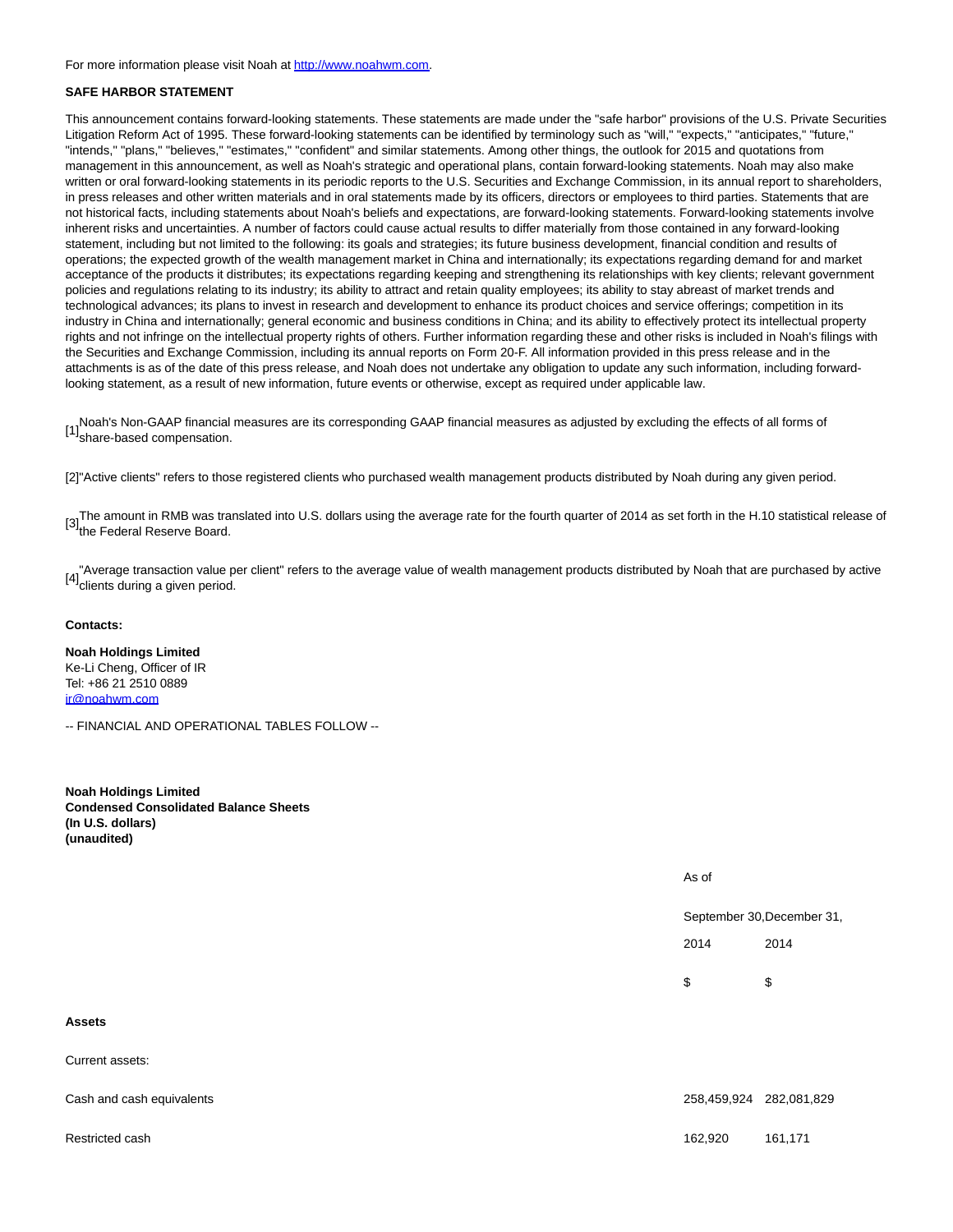| Short-term investments                                                                                                   | 26,037,694              | 22,182,012  |
|--------------------------------------------------------------------------------------------------------------------------|-------------------------|-------------|
| Accounts receivable, net of allowance for doubtful accounts of nil at September 30, 2014 and December 31, 201422,840,267 |                         | 10,970,775  |
| Loans receivable                                                                                                         | 8,577,462               | 6,932,469   |
| Deferred tax assets                                                                                                      | 789,145                 | 3,522,054   |
| Amounts due from related parties                                                                                         | 24,446,914              | 31,085,548  |
| Other current assets                                                                                                     | 7,119,402               | 9,430,135   |
| Total current assets                                                                                                     | 348,433,728             | 366,365,993 |
| Long-term investments                                                                                                    | 11,789,800              | 9,870,939   |
| Investment in affiliates                                                                                                 | 19,867,059              | 35,817,261  |
| Property and equipment, net                                                                                              | 12,970,238              | 14,852,566  |
| Non-current deferred tax assets                                                                                          | 1,571,197               | 2,262,489   |
| Other non-current assets                                                                                                 | 1,985,605               | 1,930,814   |
| <b>Total Assets</b>                                                                                                      | 396,617,627 431,100,062 |             |
| <b>Liabilities and Equity</b>                                                                                            |                         |             |
| Current liabilities:                                                                                                     |                         |             |
| Accrued payroll and welfare expenses                                                                                     | 41,517,860              | 51,649,188  |
| Income tax payable                                                                                                       | 4,902,151               | 8,936,390   |
| Amounts due to related parties                                                                                           | 36,334                  | 125,459     |
| Deferred revenues                                                                                                        | 19,784,572              | 15,747,984  |
| Short-term bank loans                                                                                                    | 8,145,976               | 8,058,537   |
| Other current liabilities                                                                                                | 17,761,287              | 27,134,180  |
| <b>Total current liabilities</b>                                                                                         | 92,148,180              | 111,651,738 |
| Non-current uncertain tax position liabilities                                                                           | 1,762,402               | 1,793,459   |
| Other non-current liabilities                                                                                            | 3,401,455               | 5,004,281   |
| <b>Total Liabilities</b>                                                                                                 | 97,312,037              | 118,449,478 |
| <b>Equity</b>                                                                                                            | 299,305,590 312,650,584 |             |
| <b>Total Liabilities and Equity</b>                                                                                      | 396,617,627 431,100,062 |             |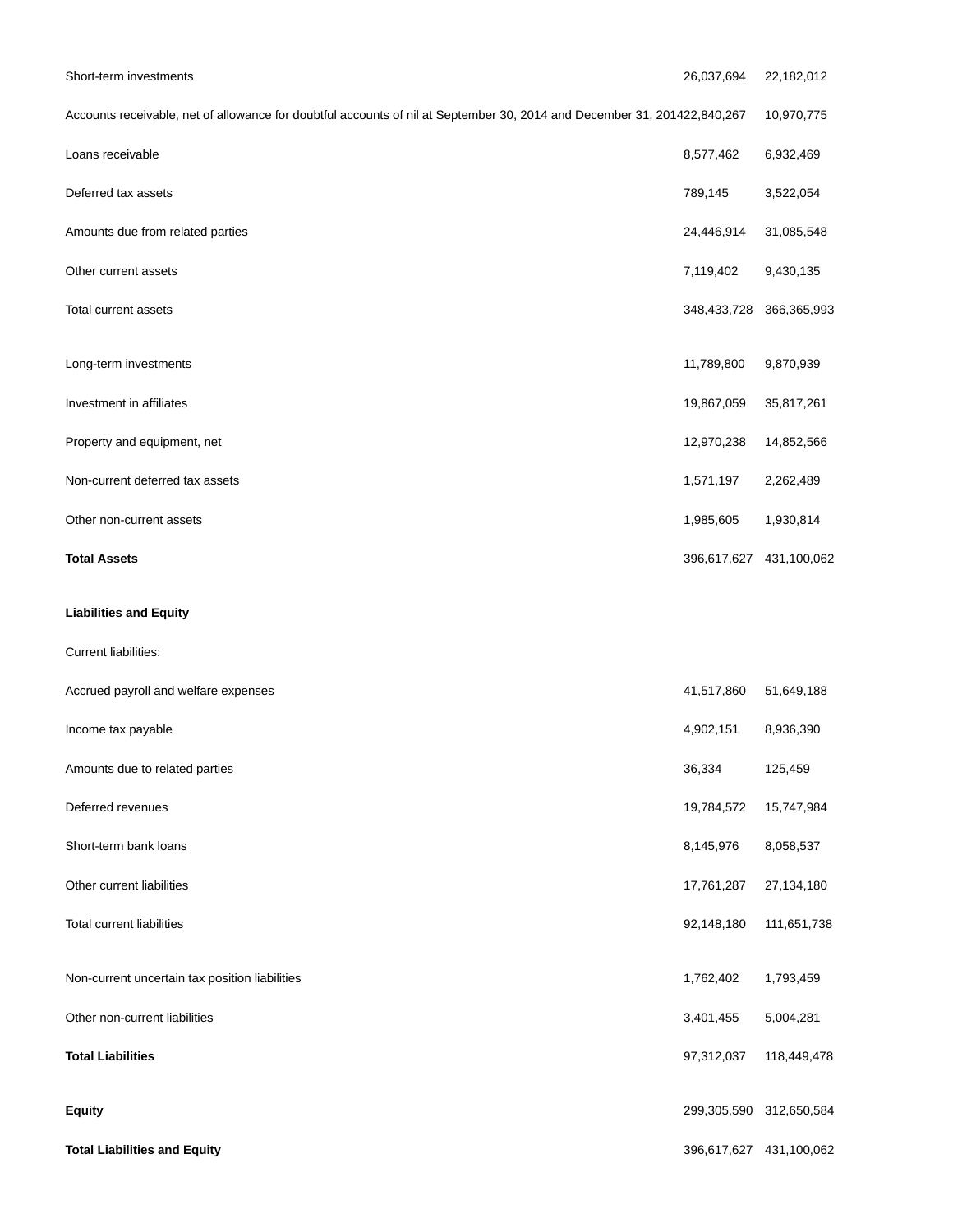# View News Release Full Screen

# **Noah Holdings Limited**

# **Condensed Consolidated Income Statements**

# **(In U.S. dollars, except for ADS data, per ADS data and percentages)**

|                                             | Three months ended |                |         |
|---------------------------------------------|--------------------|----------------|---------|
|                                             | December 31,       | December 31,   | Change  |
|                                             | 2013               | 2014           |         |
| Revenues:                                   | \$                 | \$             |         |
| Third-party revenues                        |                    |                |         |
| One-time commissions                        | 15,504,040         | 22,303,654     | 43.9%   |
| Recurring service fees                      | 9,361,186          | 14,146,916     | 51.1%   |
| Other service fees                          | 1,883,178          | 3,759,172      | 99.6%   |
| Total third-party revenues                  | 26,748,404         | 40,209,742     | 50.3%   |
| Related party revenues                      |                    |                |         |
| One-time commissions                        | 4,153,964          | 5,616,654      | 35.2%   |
| Recurring service fees                      | 17,486,442         | 21,226,647     | 21.4%   |
| Other service fees                          | (319, 574)         | 30,213         | (109.5% |
| Total Related party revenues                | 21,320,832         | 26,873,514     | 26.0%   |
| Total revenues                              | 48,069,236         | 67,083,256     | 39.6%   |
| Less: business taxes and related surcharges | (2,624,299)        | (3,810,240)    | 45.2%   |
| Net revenues                                | 45,444,937         | 63,273,016     | 39.2%   |
| Operating cost and expenses:                |                    |                |         |
| Compensation and benefits                   |                    |                |         |
| Relationship Manager Compensation           | (9,851,614)        | (15,054,081)   | 52.8%   |
| Other Compensations                         | (9,388,745)        | (17,503,361)   | 86.4%   |
| Total compensation and benefits             | (19, 240, 359)     | (32, 557, 442) | 69.2%   |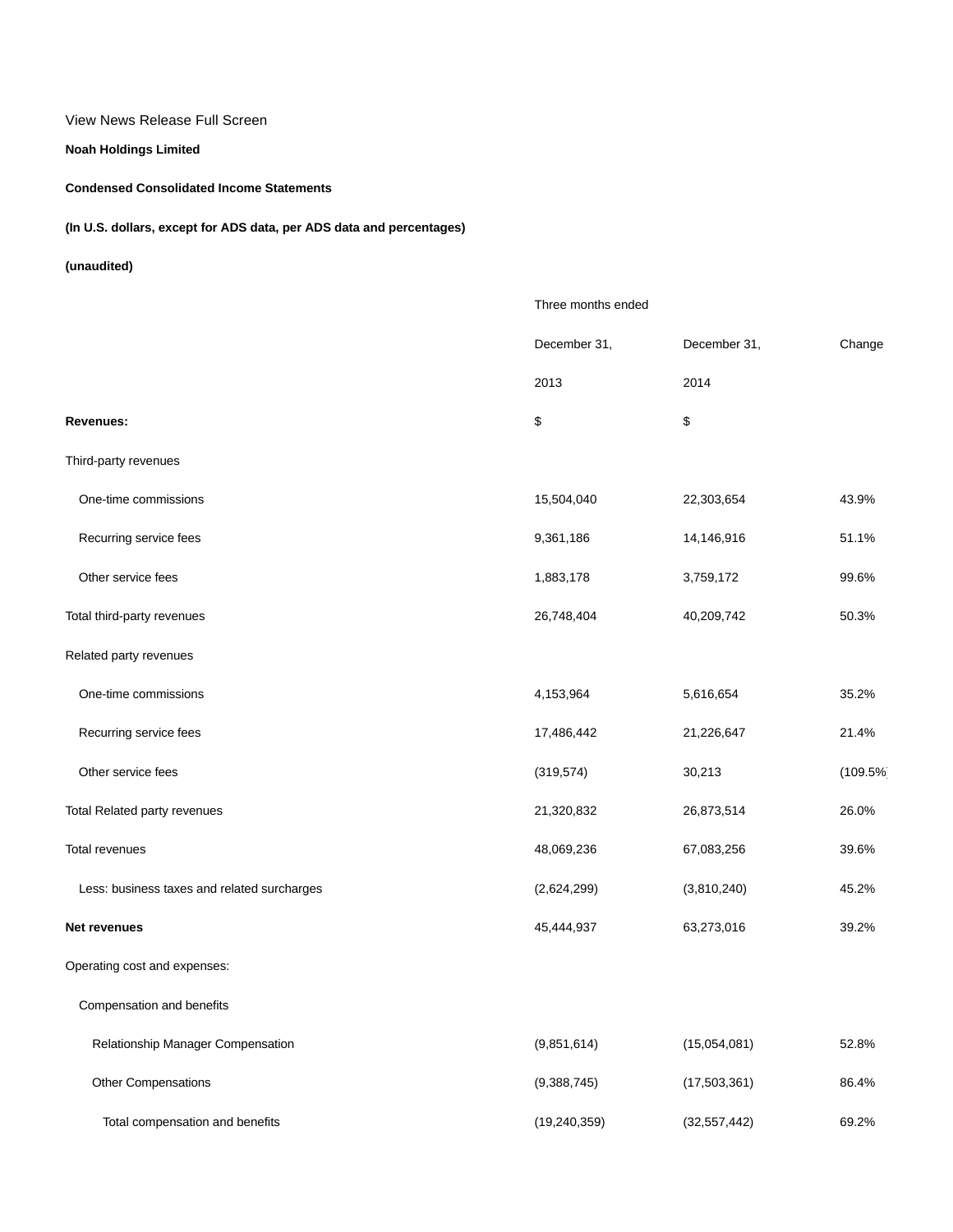| Selling expenses                                 | (6,040,860)    | (8,510,245)    | 40.9%      |
|--------------------------------------------------|----------------|----------------|------------|
| General and administrative expenses              | (6,710,277)    | (10, 276, 744) | 53.1%      |
| Other operating expenses                         | (181, 678)     | (2,020,560)    | 1012.2%    |
| Government subsidies                             | 16,686         | 7,925,517      | 47398.0    |
| Total operating cost and expenses                | (32, 156, 488) | (45, 439, 474) | 41.3%      |
| Income from operations                           | 13,288,449     | 17,833,542     | 34.2%      |
| Other income:                                    |                |                |            |
| Interest income                                  | 1,134,154      | 1,513,146      | 33.4%      |
| Investment income                                | 890,285        | 814,270        | (8.5%)     |
| Other income                                     | 202,683        | 133,775        | $(34.0\%)$ |
| Total other income                               | 2,227,122      | 2,461,191      | 10.5%      |
| Income before taxes and loss from equity in      | 15,515,571     | 20,294,733     | 30.8%      |
| Affiliates                                       |                |                |            |
| Income tax expense                               | (1,995,926)    | (5,385,677)    | 169.8%     |
| Income from equity in affiliates                 | 444,244        | 16,203         | $(96.4\%)$ |
| Net income                                       | 13,963,889     | 14,925,259     | 6.9%       |
| Less: net income attributable to non-controlling | 571,011        | 170,783        | $(70.1\%)$ |
| Interests                                        |                |                |            |
| Net income attributable to Noah Shareholders     | 13,392,878     | 14,754,476     | 10.2%      |
| Income per ADS, basic                            | 0.24           | 0.26           | 8.3%       |
| Income per ADS, diluted                          | 0.24           | 0.26           | 8.3%       |
| Margin analysis:                                 |                |                |            |
| Operating margin                                 | 29.2%          | 28.2%          |            |
| Net margin                                       | 30.7%          | 23.6%          |            |
| Weighted average ADS equivalent: [1]             |                |                |            |
| Basic                                            | 55,187,820     | 56,018,144     |            |
| Diluted                                          | 56,456,470     | 56,573,597     |            |
| ADS equivalent outstanding at end of period      | 55,296,131     | 56,110,604     |            |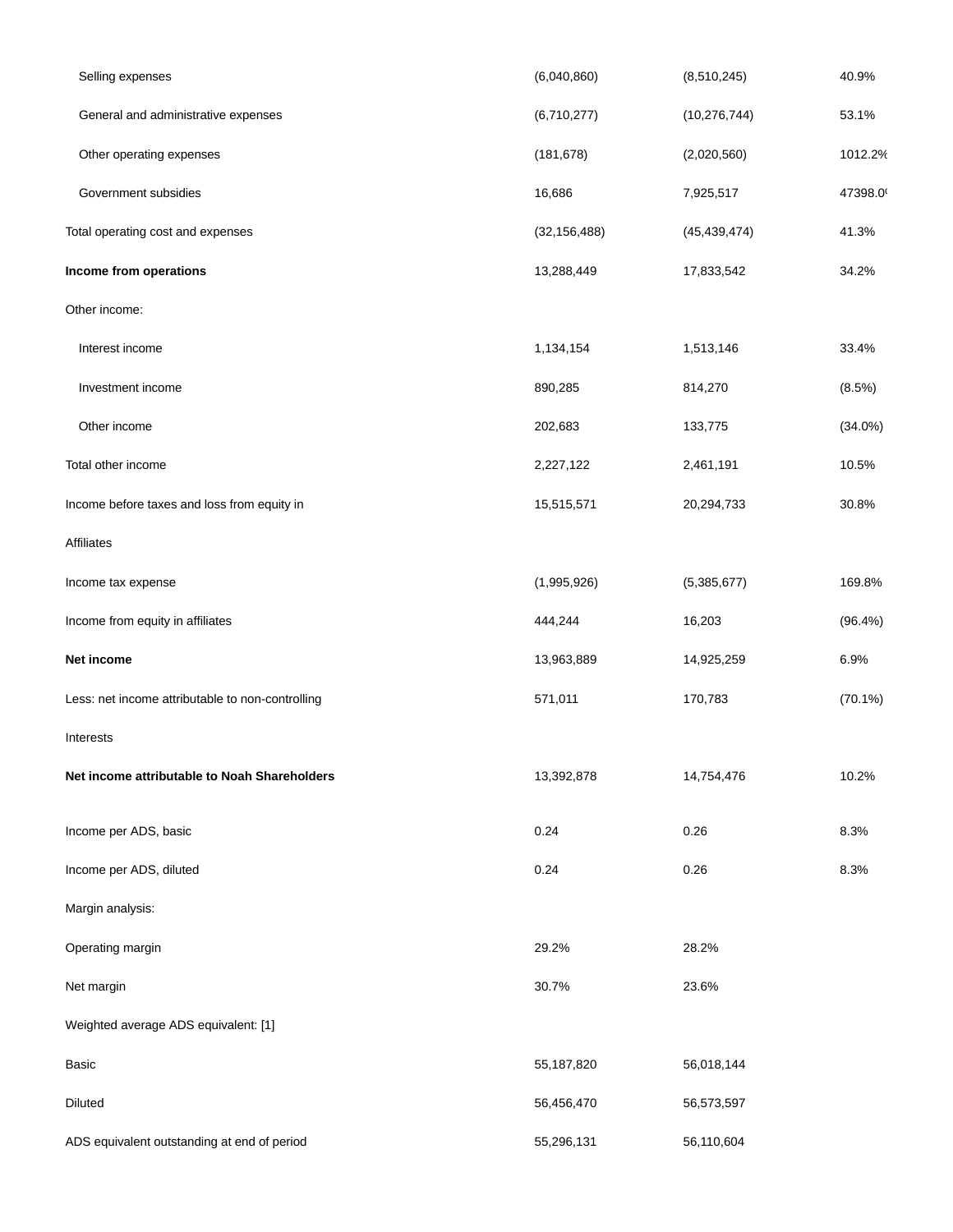[1] Assumes all outstanding ordinary shares are represented by ADSs. Each ordinary share represents two ADSs

# **Noah Holdings Limited**

### **Condensed Consolidated Income Statements**

**(In U.S. dollars, except for ADS data, per ADS data and percentages)**

|                                             | Twelve months ended |                |         |
|---------------------------------------------|---------------------|----------------|---------|
|                                             | December 31,        | December 31,   | Change  |
|                                             | 2013                | 2014           |         |
|                                             | (audited)           | (unaudited)    |         |
|                                             | \$                  | \$             |         |
| Revenues:                                   |                     |                |         |
| Third-party revenues                        |                     |                |         |
| One-time commissions                        | 57,972,609          | 68,698,354     | 18.5%   |
| Recurring service fees                      | 32,951,345          | 51,892,138     | 57.5%   |
| Other service fees                          | 5,065,113           | 8,864,477      | 75.0%   |
| Total third-party revenues                  | 95,989,067          | 129,454,969    | 34.9%   |
| Related party revenues                      |                     |                |         |
| One-time commissions                        | 20,841,594          | 29,322,581     | 40.7%   |
| Recurring service fees                      | 55,508,435          | 90,885,669     | 63.7%   |
| Other service fees                          | 979,839             | 12,585,342     | 1184.4% |
| Total Related party revenues                | 77,329,868          | 132,793,592    | 71.7%   |
| <b>Total revenues</b>                       | 173,318,935         | 262,248,561    | 51.3%   |
| Less: business taxes and related surcharges | (9,547,102)         | (14,380,469)   | 50.6%   |
| Net revenues                                | 163,771,833         | 247,868,092    | 51.3%   |
| Operating cost and expenses:                |                     |                |         |
| Compensation and benefits                   |                     |                |         |
| Relationship Manager Compensation           | (33, 436, 866)      | (52, 246, 943) | 56.3%   |
| Performance Fee Compensation                | $\blacksquare$      | (3,536,240)    |         |
| Other Compensations                         | (39,606,754)        | (63,826,889)   | 61.2%   |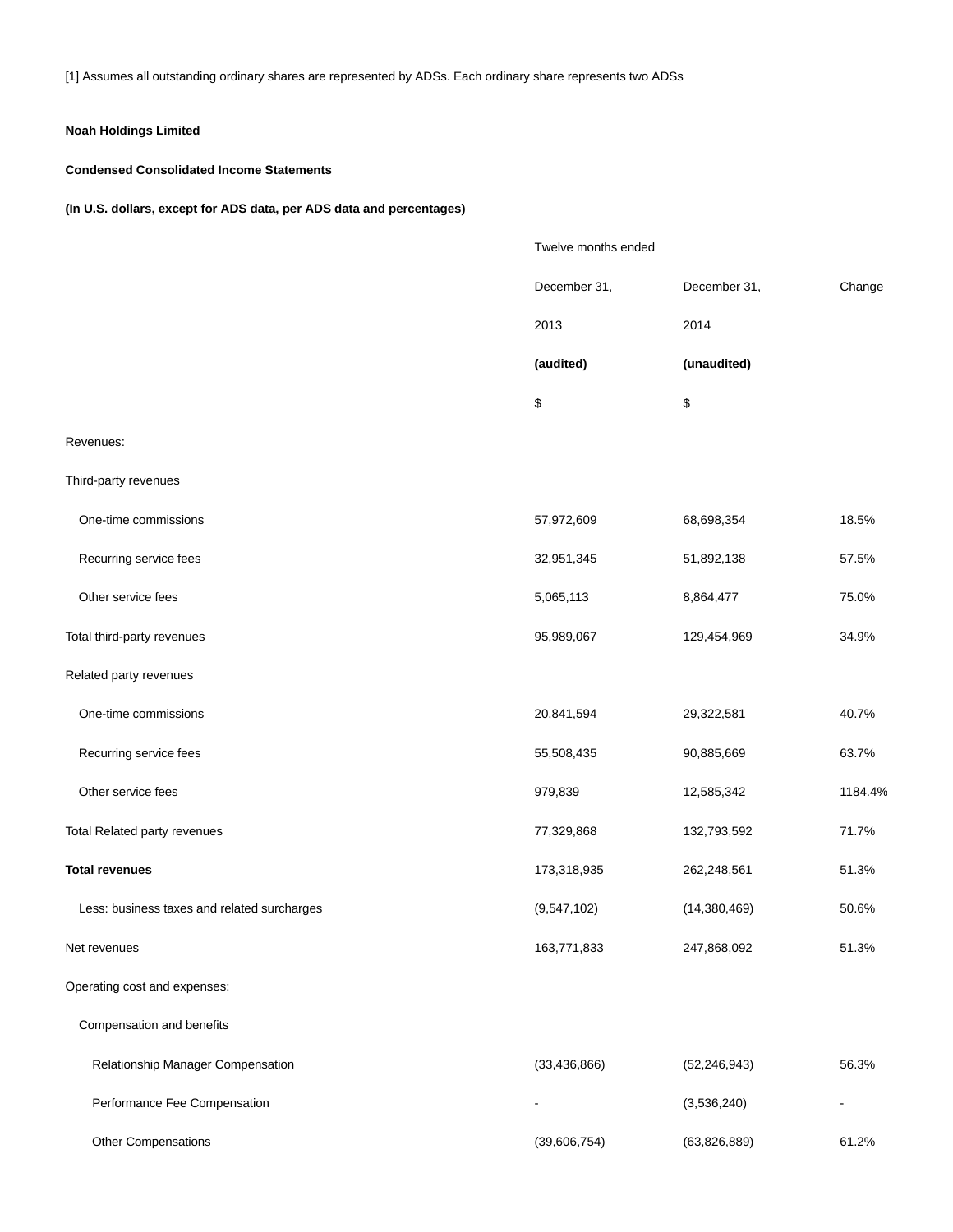| Total compensation and benefits                            | (73,043,620)    | (119, 610, 072) | 63.8%   |
|------------------------------------------------------------|-----------------|-----------------|---------|
| Selling expenses                                           | (16,660,044)    | (23,896,620)    | 43.4%   |
| General and administrative expenses                        | (18,087,184)    | (24, 611, 880)  | 36.1%   |
| Other operating expenses                                   | (734, 300)      | (4,861,700)     | 562.1%  |
| Government subsidies                                       | 5,323,670       | 14,792,142      | 177.9%  |
| Total operating cost and expenses                          | (103, 201, 478) | (158, 188, 130) | 53.3%   |
| Income from operations                                     | 60,570,355      | 89,679,962      | 48.1%   |
| Other income(expenses):                                    |                 |                 |         |
| Interest income                                            | 3,302,545       | 6,312,498       | 91.1%   |
| Investment income                                          | 3,924,457       | 3,821,469       | (2.6%)  |
| Other income (expense) income                              | 312,140         | (2,270,347)     | (827.3% |
| Total other income                                         | 7,539,142       | 7,863,620       | 4.3%    |
| Income before taxes and loss from equity in affiliates     | 68,109,497      | 97,543,582      | 43.2%   |
| Income tax expenses                                        | (16, 263, 292)  | (24, 531, 504)  | 50.8%   |
| Income from equity in affiliates                           | 1,191,833       | 2,200,504       | 84.6%   |
| Net income                                                 | 53,038,038      | 75,212,582      | 41.8%   |
| Less: net income attributable to non-controlling interests | 1,602,867       | 2,806,078       | 75.1%   |
| Net income attributable to Noah Shareholders               | 51,435,171      | 72,406,504      | 40.8%   |
| Income per ADS, basic                                      | 0.94            | 1.30            | 38.3%   |
| Income per ADS, diluted                                    | 0.92            | 1.28            | 39.1%   |
| Margin analysis:                                           |                 |                 |         |
| Operating margin                                           | 37.0%           | 36.2%           |         |
| Net margin                                                 | 32.4%           | 30.3%           |         |
| Weighted average ADS equivalent: [2]                       |                 |                 |         |
| Basic                                                      | 54,960,300      | 55,747,002      |         |
| <b>Diluted</b>                                             | 56,016,772      | 56,455,646      |         |

[2] Assumes all outstanding ordinary shares are represented by ADSs. Each ordinary share represents two ADSs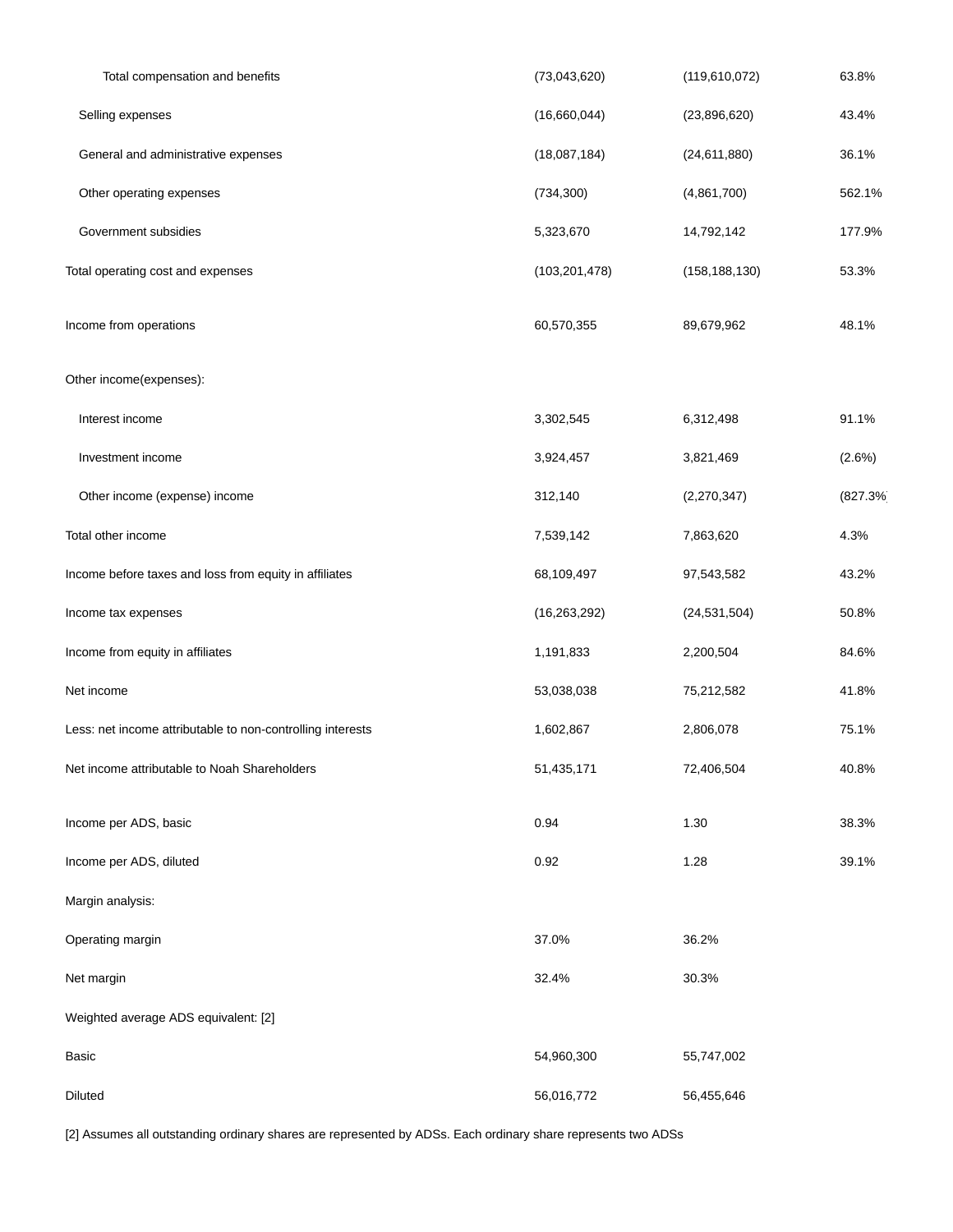# **Noah Holdings Limited**

# **Condensed Comprehensive Income Statements**

# **(In U.S. dollars)**

|                                                                             | Three months ended  |              |         |
|-----------------------------------------------------------------------------|---------------------|--------------|---------|
|                                                                             | December 31,        | December 31, | Change  |
|                                                                             | 2013                | 2014         |         |
|                                                                             | \$                  | \$           |         |
| Net income                                                                  | 13,963,889          | 14,925,259   | 6.9%    |
| Other comprehensive income, net of tax:                                     |                     |              |         |
| Foreign currency translation adjustments                                    | 1,972,903           | (3,356,467)  | (270.1% |
| Fair value fluctuation of available for sale                                |                     |              |         |
| Investment (after tax)                                                      |                     | 17,074       |         |
| <b>Comprehensive income</b>                                                 | 15,936,792          | 11,585,876   | (27.3%) |
| Less: Comprehensive income (loss) attributable to non-controlling interests | 680,006             | (231, 576)   | (134.1% |
| Comprehensive income attributable to Noah Shareholders                      | 15,256,786          | 11,817,452   | (22.5%) |
| <b>Noah Holdings Limited</b>                                                |                     |              |         |
| <b>Condensed Comprehensive Income Statements</b>                            |                     |              |         |
| (In U.S. dollars)                                                           |                     |              |         |
|                                                                             | Twelve months ended |              |         |

|                                              | December 31,             | December 31,  | Change         |
|----------------------------------------------|--------------------------|---------------|----------------|
|                                              | 2013                     | 2014          |                |
|                                              | \$                       | \$            |                |
| <b>Net income</b>                            | 53,038,038               | 75,212,582    | 41.8%          |
| Other comprehensive income, net of tax:      |                          |               |                |
| Foreign currency translation adjustments     | 4,508,372                | (5, 163, 862) | (214.5%        |
| Fair value fluctuation of available for sale |                          |               |                |
| Investment (after tax)                       | $\overline{\phantom{a}}$ | 422,324       | $\blacksquare$ |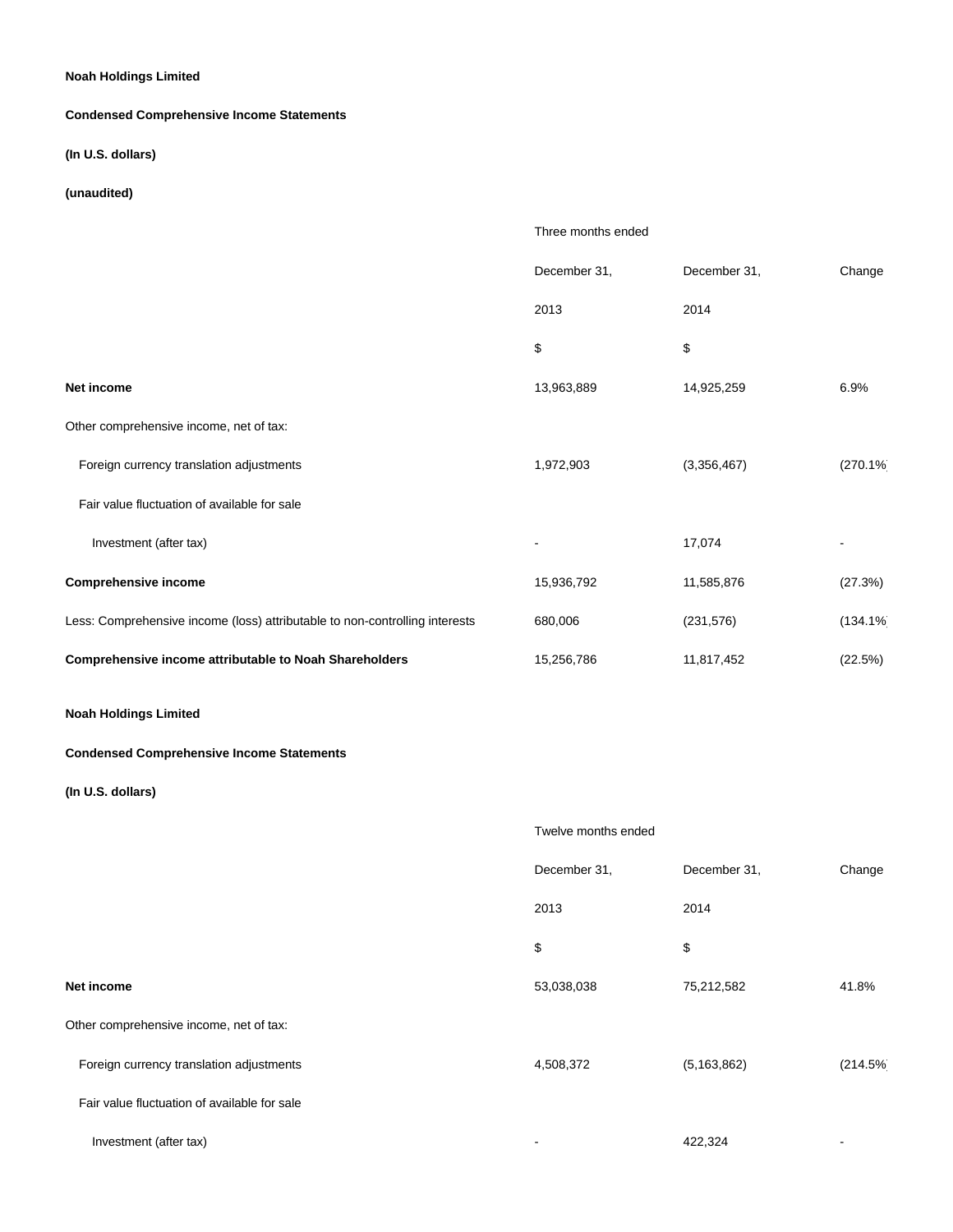| <b>Comprehensive income</b>                                                                                       | 57,546,410          | 70,471,044                                                        | 22.5%   |
|-------------------------------------------------------------------------------------------------------------------|---------------------|-------------------------------------------------------------------|---------|
| Less: Comprehensive income attributable to non-controlling interests                                              | 1,880,168           | 2,227,448                                                         | 18.5%   |
| <b>Comprehensive income attributable to Noah Shareholders</b>                                                     | 55,666,242          | 68,243,596                                                        | 22.6%   |
| <b>Noah Holdings Limited</b>                                                                                      |                     |                                                                   |         |
| <b>Supplemental Information</b>                                                                                   |                     |                                                                   |         |
| (unaudited)                                                                                                       |                     |                                                                   |         |
|                                                                                                                   | As of               |                                                                   | Change  |
|                                                                                                                   | December 31, 2013   | December 31, 2014                                                 |         |
| Number of registered clients                                                                                      | 53,501              | 70,557                                                            | 31.9%   |
| Number of relationship managers                                                                                   | 569                 | 779                                                               | 36.9%   |
| Number of branch offices                                                                                          | 57                  | 63                                                                | 10.5%   |
|                                                                                                                   | Three months ended  |                                                                   |         |
|                                                                                                                   | December 31, 2013   | December 31, 2014                                                 | Change  |
|                                                                                                                   |                     | (in millions of RMB, except number of active clients and percenta |         |
| Number of active clients                                                                                          | 2,927               | 3,529                                                             | 20.6%   |
| Transaction value:                                                                                                |                     |                                                                   |         |
| Fixed income products                                                                                             | 9,502               | 7,479                                                             | (21.3%) |
| Private equity fund products                                                                                      | 1,315               | 2,276                                                             | 73.1%   |
| Other products, including mutual fund products, private securities investment funds 560<br>and insurance products |                     | 2,076                                                             | 270.7%  |
| Total transaction value                                                                                           | 11,377              | 11,831                                                            | 4.0%    |
| Average transaction value per client                                                                              | 3.89                | 3.35                                                              | (13.9%) |
|                                                                                                                   | Twelve months ended |                                                                   |         |
|                                                                                                                   | December 31, 2013   | December 31, 2014                                                 | Change  |
|                                                                                                                   |                     |                                                                   |         |
|                                                                                                                   |                     | (in millions of RMB, except number of active clients and percenta |         |
| Number of active clients                                                                                          | 6,445               | 9,010                                                             | 39.6%   |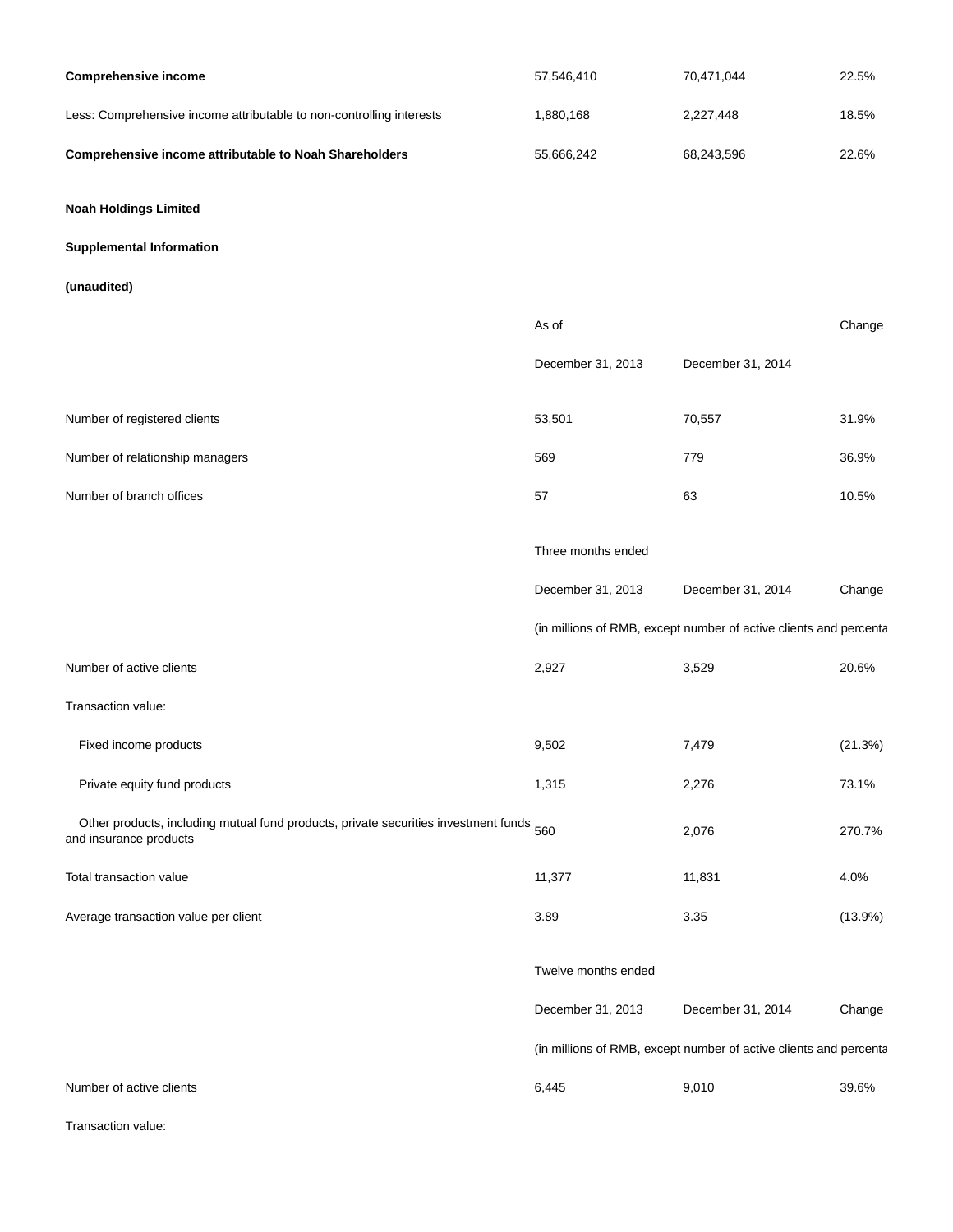| Fixed income products                                                                                               | 35,709             | 40,212       | 12.6%  |
|---------------------------------------------------------------------------------------------------------------------|--------------------|--------------|--------|
| Private equity fund products                                                                                        | 6,426              | 11,971       | 86.3%  |
| Other products, including mutual fund products, private securities investment funds 2,352<br>and insurance products |                    | 11,187       | 375.6% |
| Total transaction value                                                                                             | 44,487             | 63,371       | 42.4%  |
| Average transaction value per client                                                                                | 6.90               | 7.03         | 1.9%   |
| <b>Noah Holdings Limited</b>                                                                                        |                    |              |        |
| <b>Segment Condensed Income Statements</b>                                                                          |                    |              |        |
| (In U.S. dollars, except for ADS data, per ADS data and percentages)                                                |                    |              |        |
| (unaudited)                                                                                                         |                    |              |        |
|                                                                                                                     | Three months ended |              |        |
|                                                                                                                     | December 31,       | December 31, | Change |
|                                                                                                                     | 2013               | 2014         |        |
|                                                                                                                     | \$                 | \$           |        |
| <b>Wealth Management Business</b>                                                                                   |                    |              |        |
| <b>Revenues:</b>                                                                                                    |                    |              |        |
| Third-party revenues                                                                                                |                    |              |        |
| One-time commissions                                                                                                | 15,291,714         | 22,303,654   | 45.9%  |
| Recurring service fees                                                                                              | 7,094,015          | 11,396,107   | 60.6%  |
| Other service fees                                                                                                  | 1,798,306          | 2,053,333    | 14.2%  |
| Total third-party revenues                                                                                          | 24,184,035         | 35,753,094   | 47.8%  |
| Related party revenues                                                                                              |                    |              |        |
| One-time commissions                                                                                                | 3,761,205          | 5,616,654    | 49.3%  |
| Recurring service fees                                                                                              | 11,380,798         | 12,460,492   | 9.5%   |
| Total Related party revenues                                                                                        | 15,142,003         | 18,077,146   | 19.4%  |
| Total revenues                                                                                                      | 39,326,038         | 53,830,240   | 36.9%  |
| Less: business taxes and related surcharges                                                                         | (2, 176, 246)      | (3,208,737)  | 47.4%  |
| Net revenues                                                                                                        | 37, 149, 792       | 50,621,503   | 36.3%  |

Operating cost and expenses: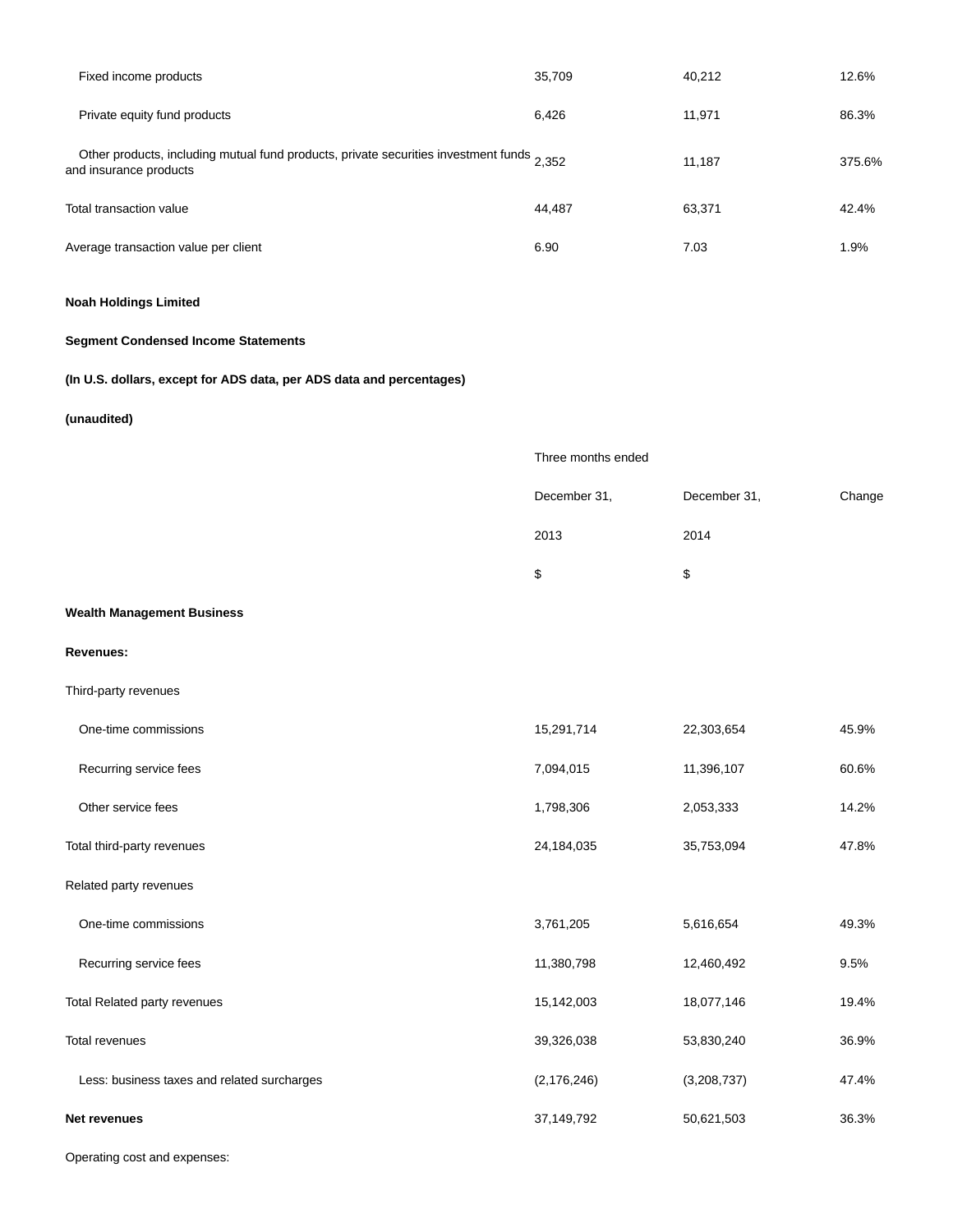# Compensation and benefits

| Relationship Manager Compensation   | (9,836,241)    | (14,688,971)   | 49.3%   |
|-------------------------------------|----------------|----------------|---------|
| <b>Other Compensations</b>          | (6,479,638)    | (9,043,014)    | 39.6%   |
| Total compensation and benefits     | (16, 315, 879) | (23, 731, 985) | 45.5%   |
| Selling expenses                    | (5,275,677)    | (7, 777, 688)  | 47.4%   |
| General and administrative expenses | (5,066,970)    | (4,482,375)    | (11.5%) |
| Other operating expenses            | (166, 416)     | (1,417,939)    | 752.0%  |
| Government subsidies                | 16,686         | 7,249,500      | 43346.6 |
| Total operating cost and expenses   | (26,808,256)   | (30, 160, 487) | 12.5%   |
| Income from operations              | 10,341,536     | 20,461,016     | 97.9%   |

## **Noah Holdings Limited**

### **Segment Condensed Income Statements**

**(In U.S. dollars, except for ADS data, per ADS data and percentages)**

### **(unaudited)**

| Twelve months ended |              |        |
|---------------------|--------------|--------|
| December 31,        | December 31. | Change |

|      | $-$  |
|------|------|
| 2013 | 2014 |
|      |      |
| S    | - \$ |
|      |      |

#### **Wealth Management Business**

#### **Revenues:**

Third-party revenues

One-time commissions 57,813,505 68,973,857 19.3%

Recurring service fees 28,434,140 39,462,923 38.8%

Other service fees (34.2%) **Other service fees** (34.2%)

Total third-party revenues 22.5%

Related party revenues

One-time commissions 20,551,396 29,396,691 43.0%

Recurring service fees 48.3% and the service fees the service fees 48.3% and the service fees the service fees that the service fees the service fees that the service fees the service fees that the service fees the service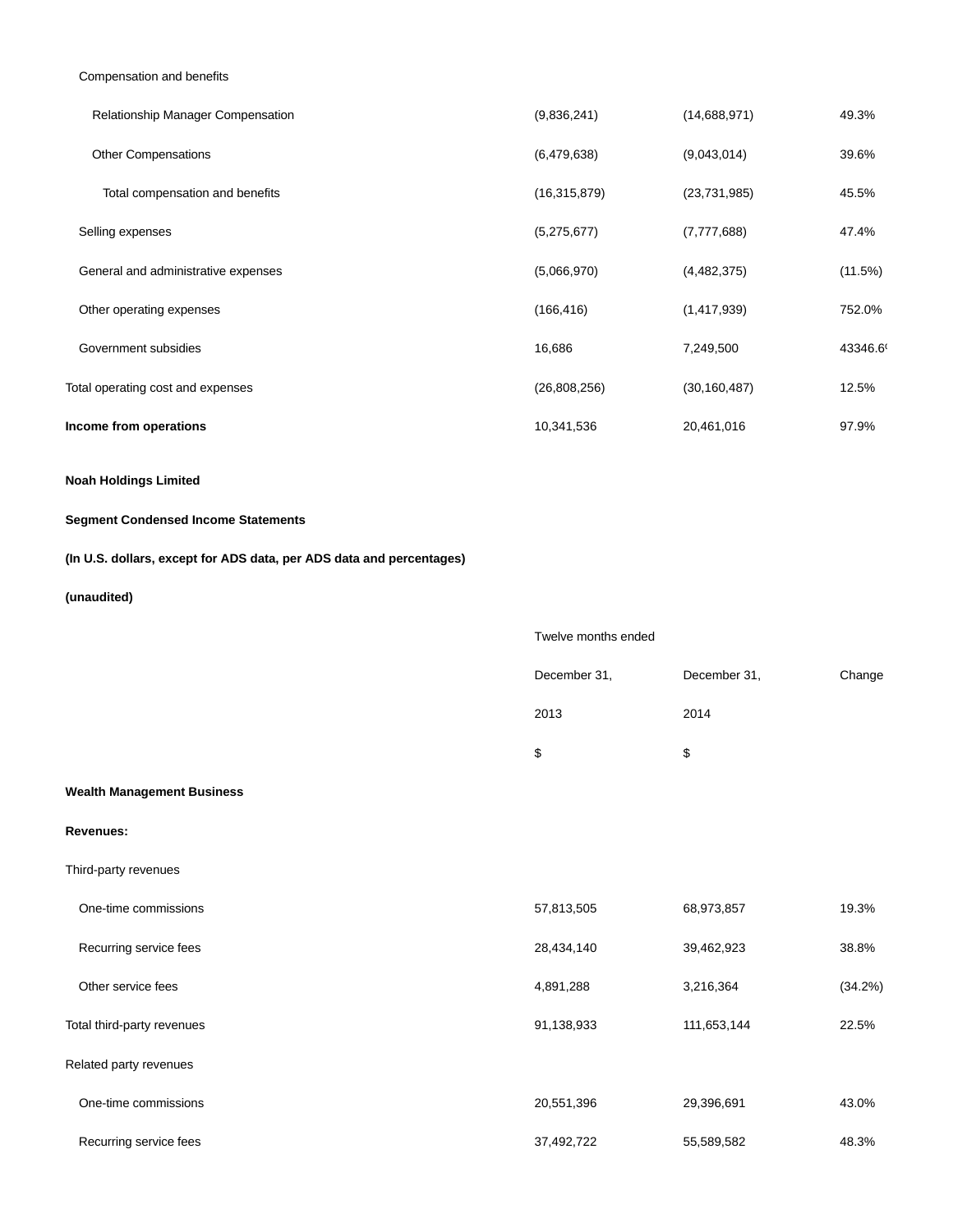| Other service fees                                                   | 44,199             | 333,455         | 654.4%  |
|----------------------------------------------------------------------|--------------------|-----------------|---------|
| Total Related party revenues                                         | 58,088,317         | 85,319,728      | 46.9%   |
| Total revenues                                                       | 149,227,250        | 196,972,872     | 32.1%   |
| Less: business taxes and related surcharges                          | (8, 237, 942)      | (11, 129, 939)  | 35.1%   |
| Net revenues                                                         | 140,989,308        | 185,842,933     | 31.8%   |
| Operating cost and expenses:                                         |                    |                 |         |
| Compensation and benefits                                            |                    |                 |         |
| Relationship Manager Compensation                                    | (33, 362, 053)     | (51, 843, 586)  | 55.4%   |
| Other Compensations                                                  | (31,077,968)       | (34, 851, 930)  | 12.1%   |
| Total compensation and benefits                                      | (64, 440, 021)     | (86,695,516)    | 34.5%   |
| Selling expenses                                                     | (15, 117, 644)     | (21, 951, 311)  | 45.2%   |
| General and administrative expenses                                  | (14,037,239)       | (12, 117, 434)  | (13.7%) |
| Other operating expenses                                             | (694, 460)         | (3,836,816)     | 452.5%  |
| Government subsidies                                                 | 4,997,145          | 10,943,240      | 119.0%  |
| Total operating cost and expenses                                    | (89, 292, 219)     | (113, 657, 837) | 27.3%   |
| Income from operations                                               | 51,697,089         | 72,185,096      | 39.6%   |
| <b>Noah Holdings Limited</b>                                         |                    |                 |         |
| <b>Segment Condensed Income Statements</b>                           |                    |                 |         |
| (In U.S. dollars, except for ADS data, per ADS data and percentages) |                    |                 |         |
| (unaudited)                                                          |                    |                 |         |
|                                                                      | Three months ended |                 |         |
|                                                                      | December 31,       | December 31,    | Change  |
|                                                                      | 2013               | 2014            |         |
|                                                                      | \$                 | \$              |         |
| <b>Asset Management Business</b>                                     |                    |                 |         |
| Revenues:                                                            |                    |                 |         |
| Third-party revenues                                                 |                    |                 |         |

One-time commissions (100.0%) 212,326 (100.0%)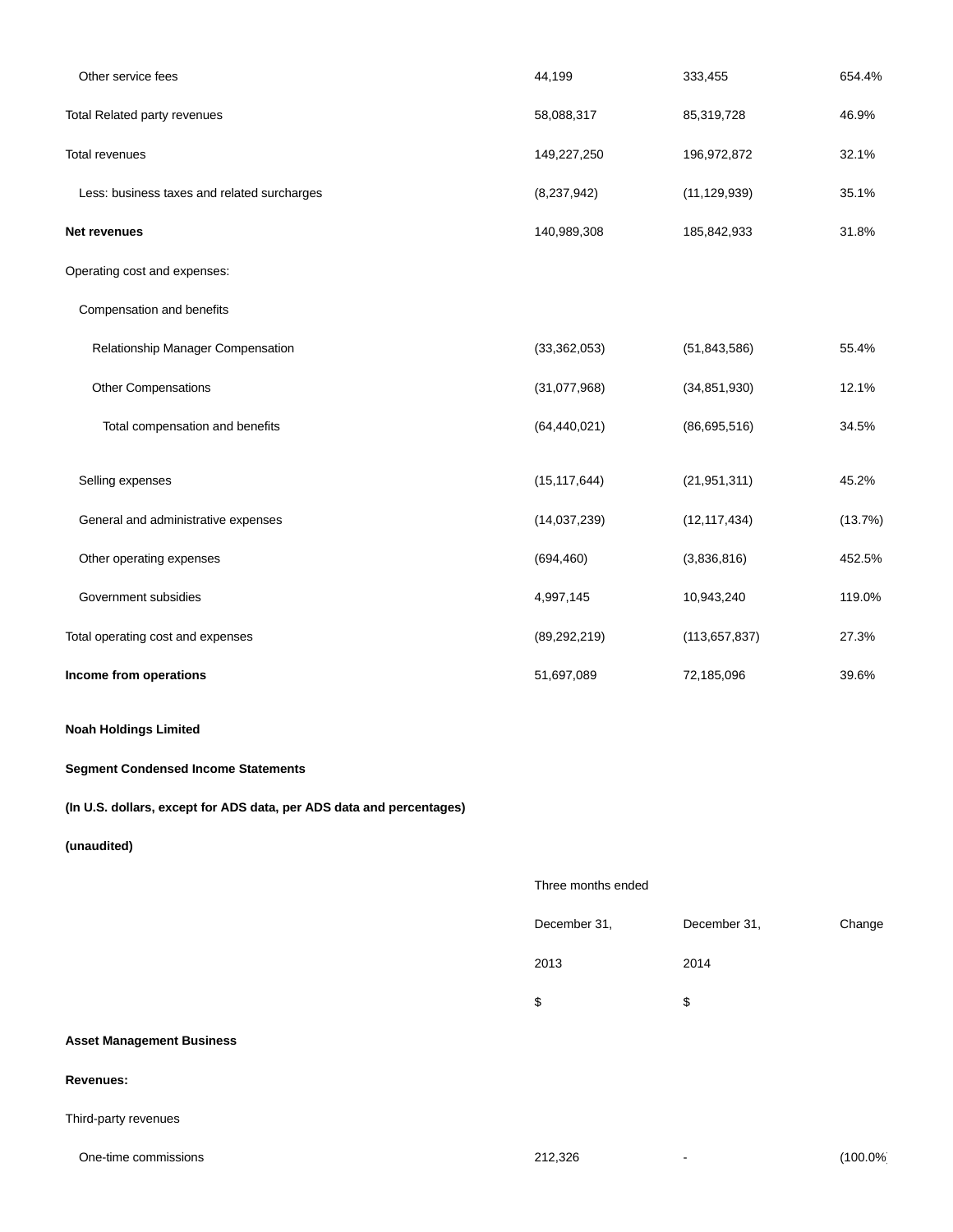| Recurring service fees                      | 2,267,171      | 2,750,809      | 21.3%      |
|---------------------------------------------|----------------|----------------|------------|
| Other service fees                          | 84,872         | 473,935        | 458.4%     |
| Total third-party revenues                  | 2,564,369      | 3,224,744      | 25.8%      |
| Related party revenues                      |                |                |            |
| One-time commissions                        | 436,911        |                | $(100.0\%$ |
| Recurring service fees                      | 6,105,644      | 8,766,155      | 43.6%      |
| Other service fees                          | (363, 726)     |                | $(100.0\%$ |
| Total Related party revenues                | 6,178,829      | 8,766,155      | 41.9%      |
| Total revenues                              | 8,743,198      | 11,990,899     | 37.1%      |
| Less: business taxes and related surcharges | (448, 053)     | (567, 021)     | 26.6%      |
| <b>Net revenues</b>                         | 8,295,145      | 11,423,878     | 37.7%      |
| Operating cost and expenses:                |                |                |            |
| Compensation and benefits                   |                |                |            |
| Relationship Manager Compensation           | (15, 373)      | $\blacksquare$ | $(100.0\%$ |
| Other Compensations                         | (2,909,107)    | (4,875,580)    | 67.6%      |
| Total compensation and benefits             | (2,924,480)    | (4,875,580)    | 66.7%      |
| Selling expenses                            | (765, 183)     | (454, 331)     | $(40.6\%)$ |
| General and administrative expenses         | (1,643,307)    | (4,551,221)    | 177.0%     |
| Other operating expenses                    | (15, 262)      | (188, 548)     | 1135.4%    |
| Government subsidies                        | $\blacksquare$ | 676,017        | ÷          |
| Total operating cost and expenses           | (5,348,232)    | (9,393,663)    | 75.6%      |
| Income from operations                      | 2,946,913      | 2,030,215      | $(31.1\%)$ |
|                                             |                |                |            |

# **Noah Holdings Limited**

**Segment Condensed Income Statements**

**(In U.S. dollars, except for ADS data, per ADS data and percentages)**

**(unaudited)**

Twelve months ended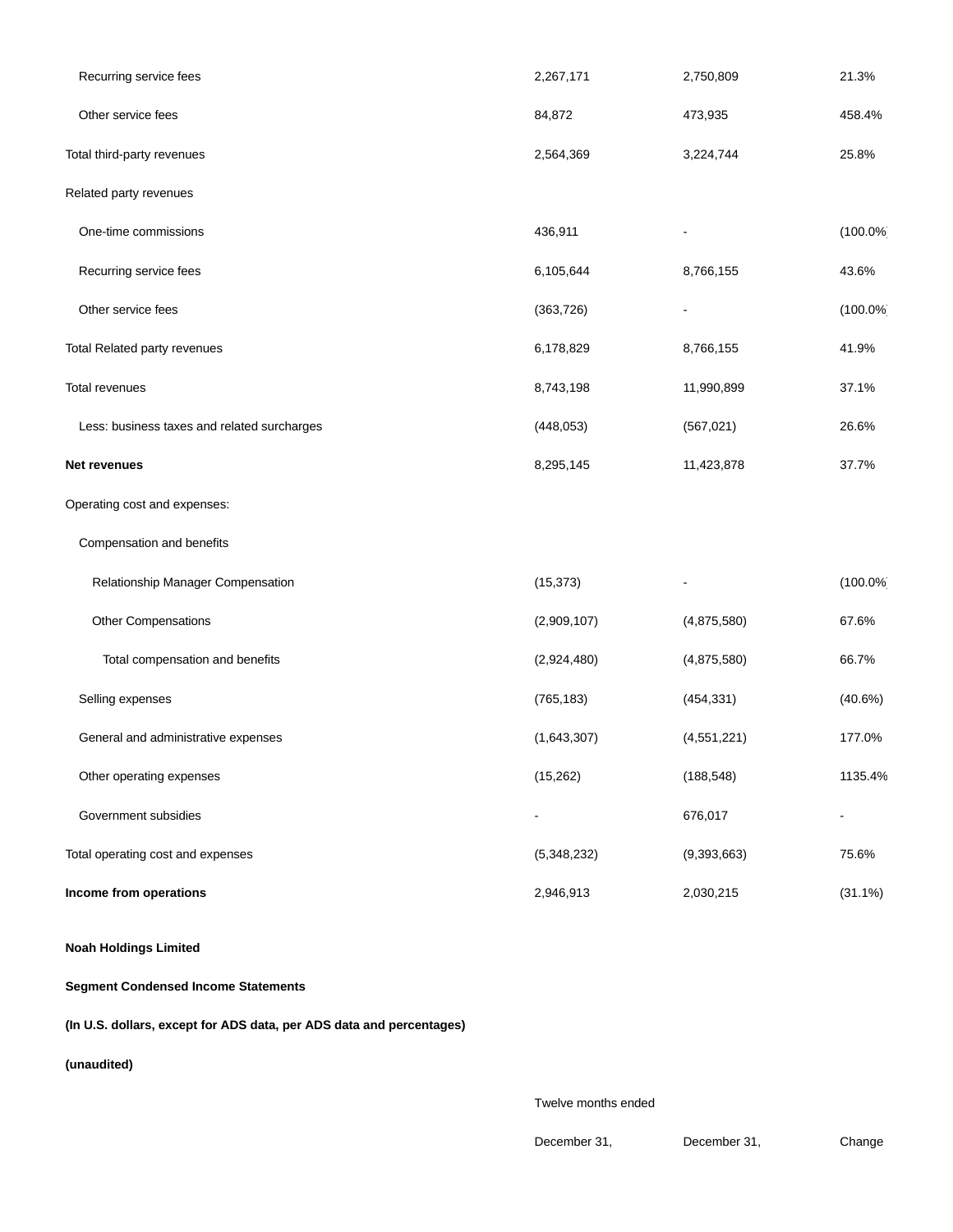|                                             | 2013                     | 2014           |            |
|---------------------------------------------|--------------------------|----------------|------------|
|                                             | \$                       | \$             |            |
| <b>Asset Management Business</b>            |                          |                |            |
| Revenues:                                   |                          |                |            |
| Third-party revenues                        |                          |                |            |
| One-time commissions                        | 212,326                  |                | $(100.0\%$ |
| Recurring service fees                      | 4,517,205                | 12,429,215     | 175.2%     |
| Other service fees                          | 120,603                  | 2,655,721      | 2102.0%    |
| Total third-party revenues                  | 4,850,134                | 15,084,936     | 211.0%     |
| Related party revenues                      |                          |                |            |
| One-time commissions                        | 436,911                  |                | $(100.0\%$ |
| Recurring service fees                      | 18,015,713               | 35,291,220     | 95.9%      |
| Other service fees                          | 788,927                  | 12,038,725     | 1426.0%    |
| Total Related party revenues                | 19,241,551               | 47,329,945     | 146.0%     |
| Total revenues                              | 24,091,685               | 62,414,881     | 159.1%     |
| Less: business taxes and related surcharges | (1,309,160)              | (3, 127, 877)  | 138.9%     |
| <b>Net revenues</b>                         | 22,782,525               | 59,287,004     | 160.2%     |
| Operating cost and expenses:                |                          |                |            |
| Compensation and benefits                   |                          |                |            |
| Relationship Manager Compensation           | (74, 813)                | (38, 246)      | (48.9%)    |
| Performance Fee Compensation                | $\overline{\phantom{a}}$ | (3,536,240)    |            |
| Other Compensations                         | (8,528,786)              | (20, 282, 224) | 137.8%     |
| Total compensation and benefits             | (8,603,599)              | (23, 856, 710) | 177.3%     |
| Selling expenses                            | (1,542,400)              | (1,583,422)    | 2.7%       |
| General and administrative expenses         | (4,049,945)              | (9,755,093)    | 140.9%     |
| Other operating expenses                    | (39, 840)                | (272, 047)     | 582.8%     |
| Government subsidies                        | 326,525                  | 3,844,512      | 1077.4%    |
| Total operating cost and expenses           | (13,909,259)             | (31,622,760)   | 127.4%     |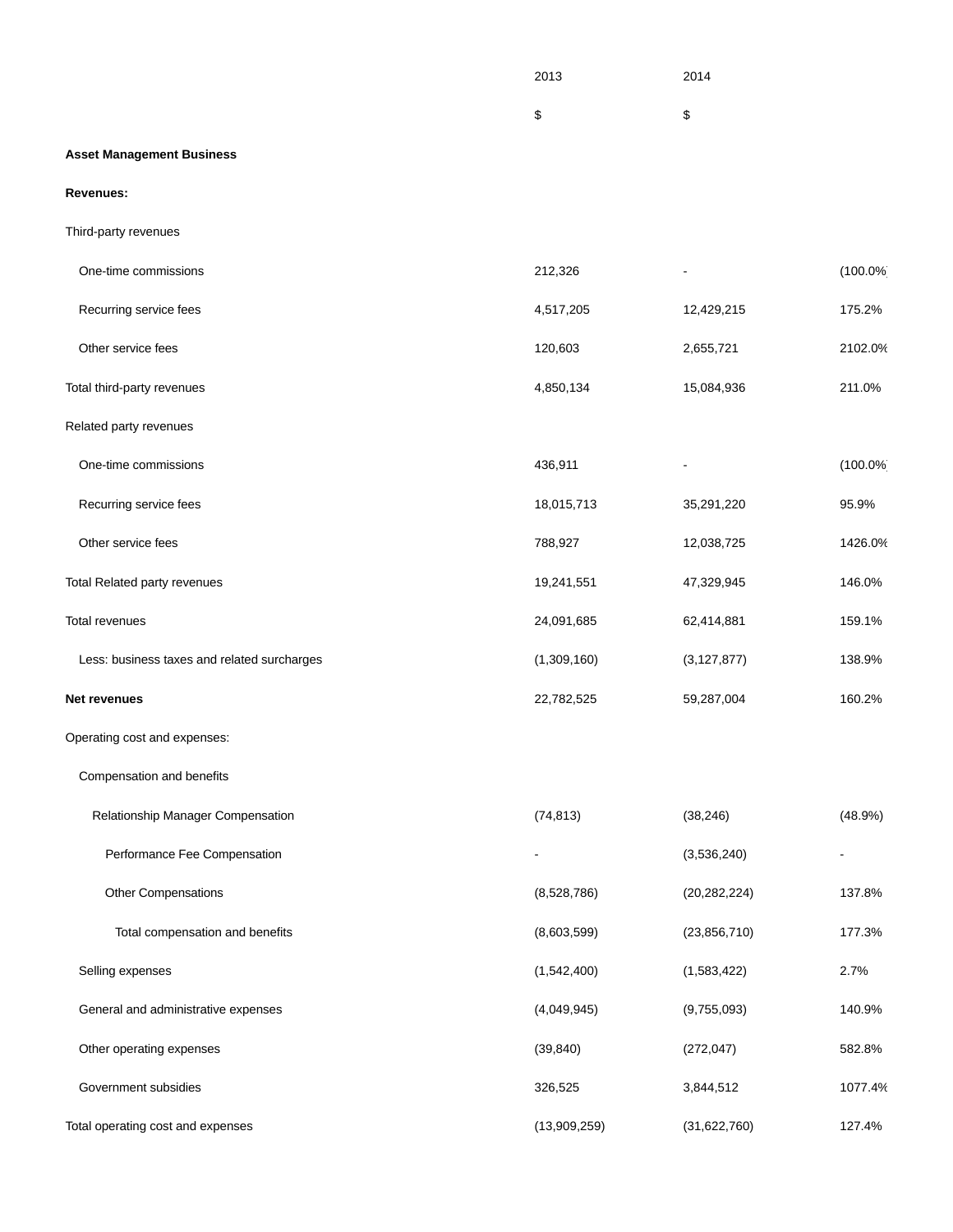# **Income from operations** 211.8%

# **Noah Holdings Limited**

# **Segment Condensed Income Statements**

# **(In U.S. dollars, except for ADS data, per ADS data and percentages)**

|                                             | Three months ended | Twelve months ended |
|---------------------------------------------|--------------------|---------------------|
|                                             | December 31,       | December 31,        |
|                                             | 2014               | 2014                |
|                                             | \$                 | \$                  |
| <b>Internet Finance Business</b>            |                    |                     |
| Revenues:                                   |                    |                     |
| Third-party revenues                        |                    |                     |
| Other service fees                          | 1,231,904          | 2,716,889           |
| Total third-party revenues                  | 1,231,904          | 2,716,889           |
| Related party revenues                      |                    |                     |
| Recurring service fees                      |                    | 4,867               |
| Other service fees                          | 30,213             | 139,052             |
| Total Related party revenues                | 30,213             | 143,919             |
| Total revenues                              | 1,262,117          | 2,860,808           |
| Less: business taxes and related surcharges | (34, 482)          | (122, 653)          |
| Net revenues                                | 1,227,635          | 2,738,155           |
| Operating cost and expenses:                |                    |                     |
| Compensation and benefits                   |                    |                     |
| Relationship Manager Compensation           | (365, 110)         | (365, 110)          |
| Other Compensations                         | (3,584,767)        | (8,692,736)         |
| Total compensation and benefits             | (3,949,877)        | (9,057,846)         |
| Selling expenses                            | (278, 226)         | (361, 887)          |
| General and administrative expenses         | (1,243,148)        | (2,739,353)         |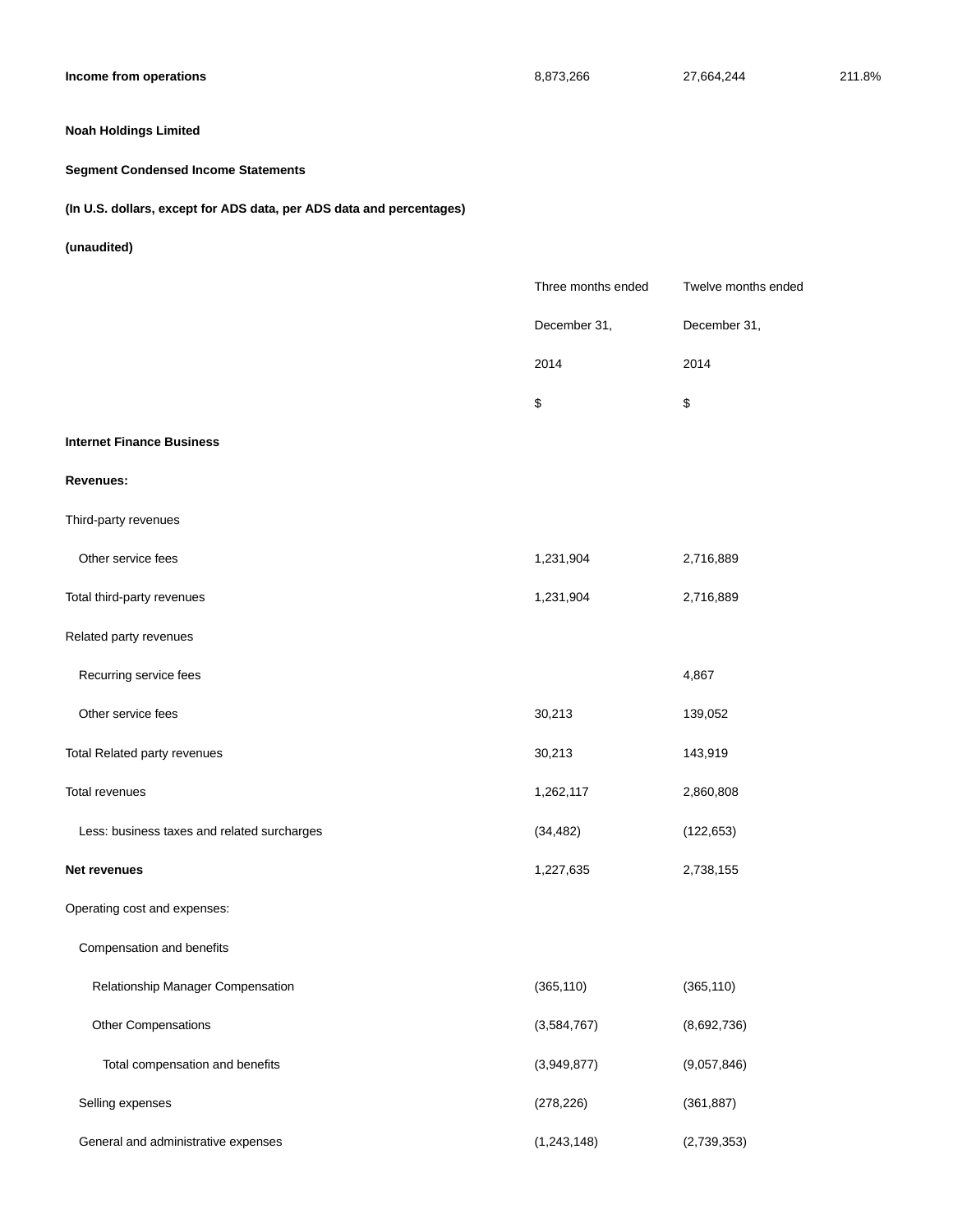| Other operating expenses          | (414, 073)     | (752, 837)     |
|-----------------------------------|----------------|----------------|
| Government subsidies              | $\blacksquare$ | 4,390          |
| Total operating cost and expenses | (5,885,324)    | (12, 907, 533) |
| Income from operations            | (4,657,689)    | (10, 169, 378) |

# **Noah Holdings Limited**

### **Reconciliation of GAAP to Non-GAAP Results**

# **(In U.S. dollars, except for ADS data and percentages)**

# **(unaudited)**

|                                                                                        | Three months ended |              |         |
|----------------------------------------------------------------------------------------|--------------------|--------------|---------|
|                                                                                        | December 31,       | December 31, | Change  |
|                                                                                        | 2013               | 2014         |         |
|                                                                                        | \$                 | \$           |         |
| Net margin                                                                             | 30.7%              | 23.6%        |         |
| Adjusted net margin (non-GAAP)*                                                        | 33.3%              | 24.8%        |         |
| Net income attributable to Noah Shareholders                                           | 13,392,878         | 14,754,476   | 10.2%   |
| Adjustment for share-based compensation related to:                                    |                    |              |         |
| Share options                                                                          | 37,989             | 327,336      | 761.7%  |
| <b>Restricted shares</b>                                                               | 1,127,234          | 424,136      | (62.4%) |
| Adjusted net income attributable to Noah Shareholders (non-GAAP)*                      | 14,558,101         | 15,505,948   | 6.5%    |
| Net income attributable to Noah Shareholders per ADS, diluted                          | 0.24               | 0.26         | 8.3%    |
| Adjusted net income attributable to Noah Shareholders per ADS, diluted (non-GAAP)*0.26 |                    | 0.27         | 3.8%    |

\*The non-GAAP adjustments do not take into consideration the impact of taxes on such adjustments.

# **Noah Holdings Limited**

**Reconciliation of GAAP to Non-GAAP Results**

**(In U.S. dollars, except for ADS data and percentages)**